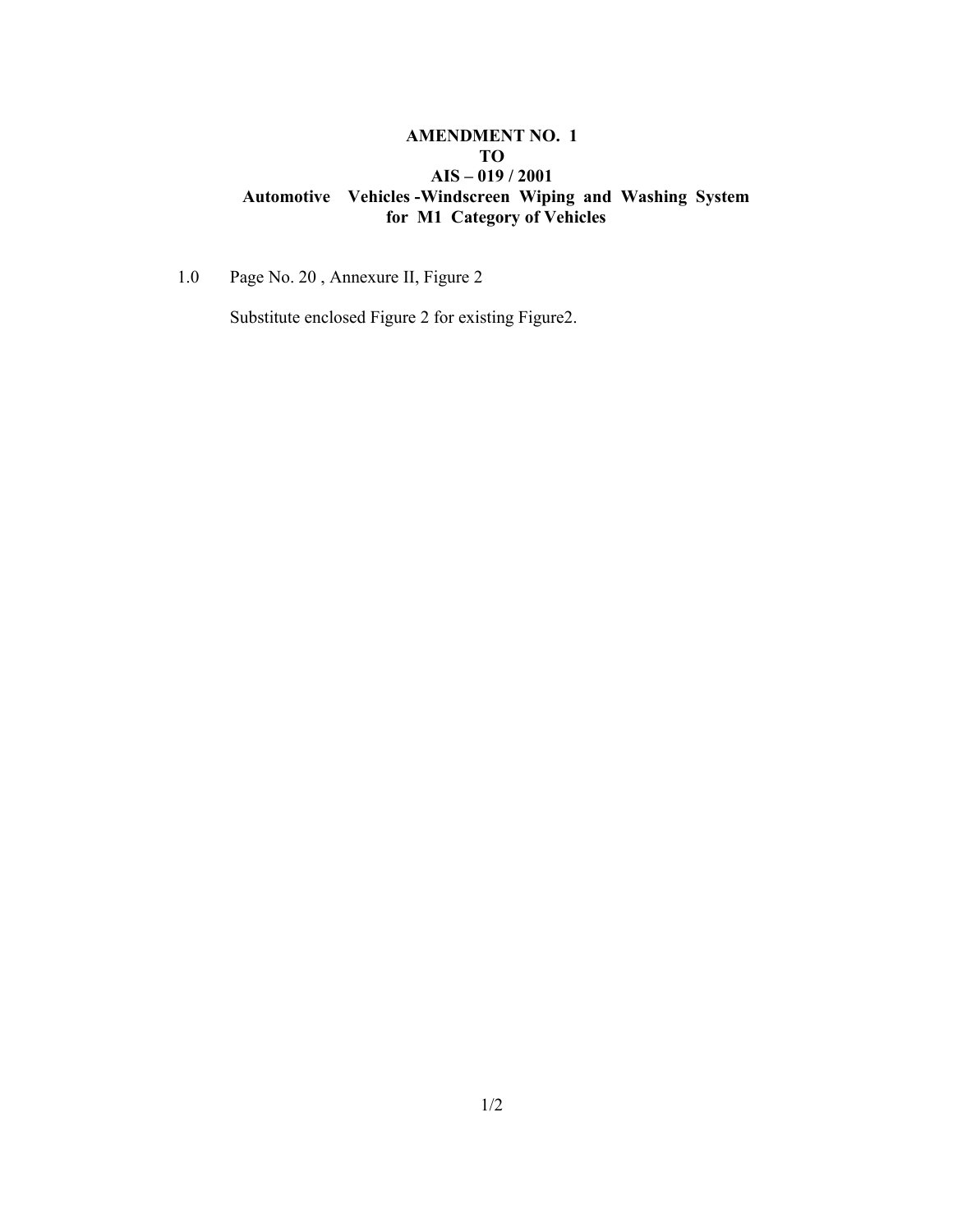## **ANNEXURE II Figure : 2**



#### PRINTED BY

#### THE AUTOMOTIVE RESEARCH ASSOCIATION OF INDIA P. B. NO. 832, PUNE 411 004

ON BEHALF OF AUTOMOTIVE INDUSTRY STANDARDS COMMITTEE

UNDER CENTRAL MOTOR VEHICLE RULES - TECHNICAL STANDING COMMITTEE

> SET-UP BY MINISTRY OF SHIPPING, ROAD TRANSPORT & HIGHWAYS (DEPARTMENT OF ROAD TRANSPORT & HIGHWAYS)

> > GOVERNMENT OF INDIA

February 2007 2/2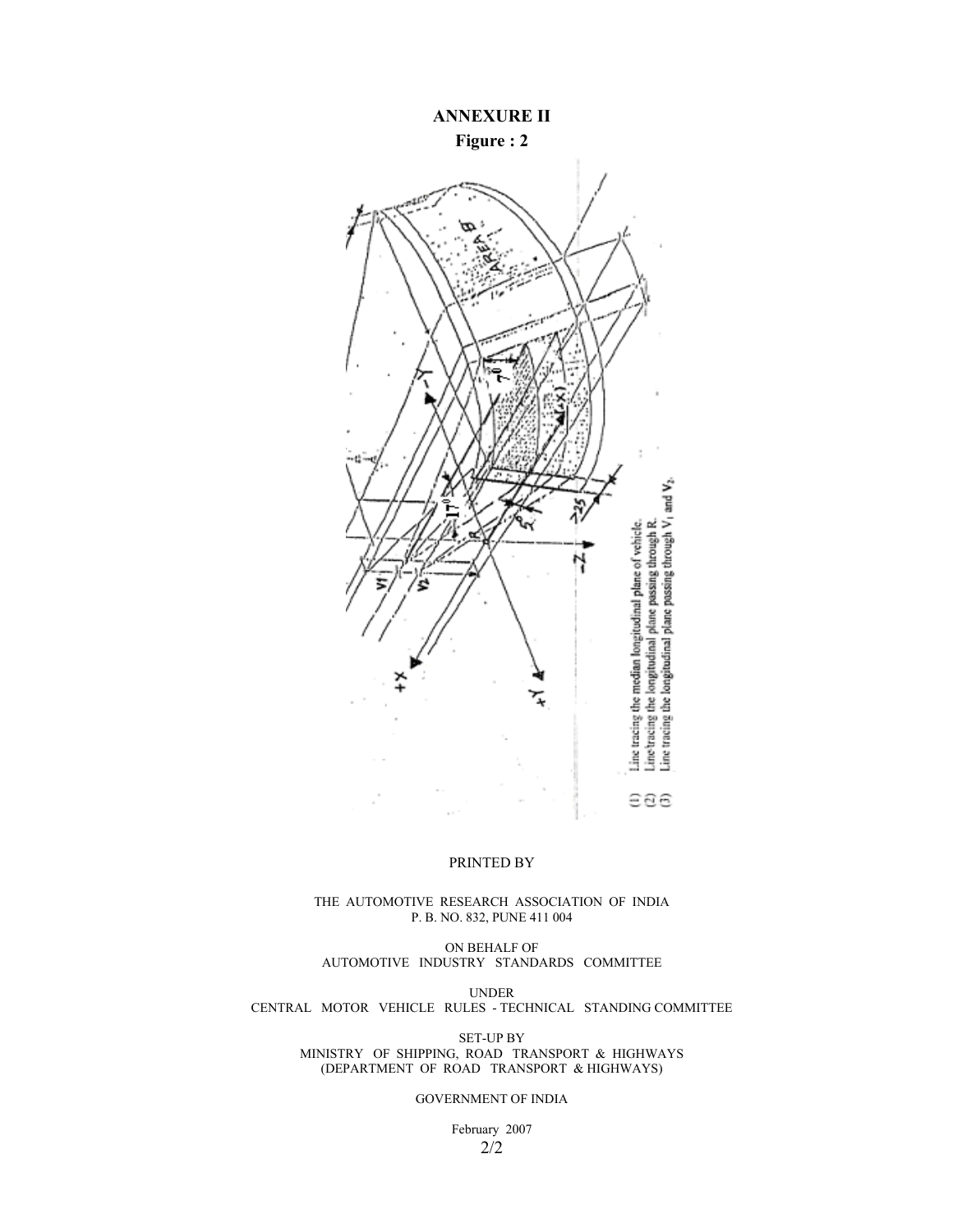# **AIS - 019/2001**

# AUTOMOTIVE INDUSTRY STANDARD

# **Automotive Vehicles – Windscreen Wiping and Washing System for M1 Category of Vehicles**

PRINTED BY:

THE AUTOMOTIVE RESEARCH ASSOCIATION OF INDIA P. B. NO. 832. PUNE 411 004

ON BEHALF OF : AUTOMOTIVE INDUSTRY STANDARDS COMMITTEE UNDER CENTRAL MOTOR VEHICLE RULES - TECHNICAL STANDING COMMITTEE SET-UP BY MINISTRY OF ROAD TRANSPORT & HIGHWAYS GOVERNMENT OF INDIA

June 2001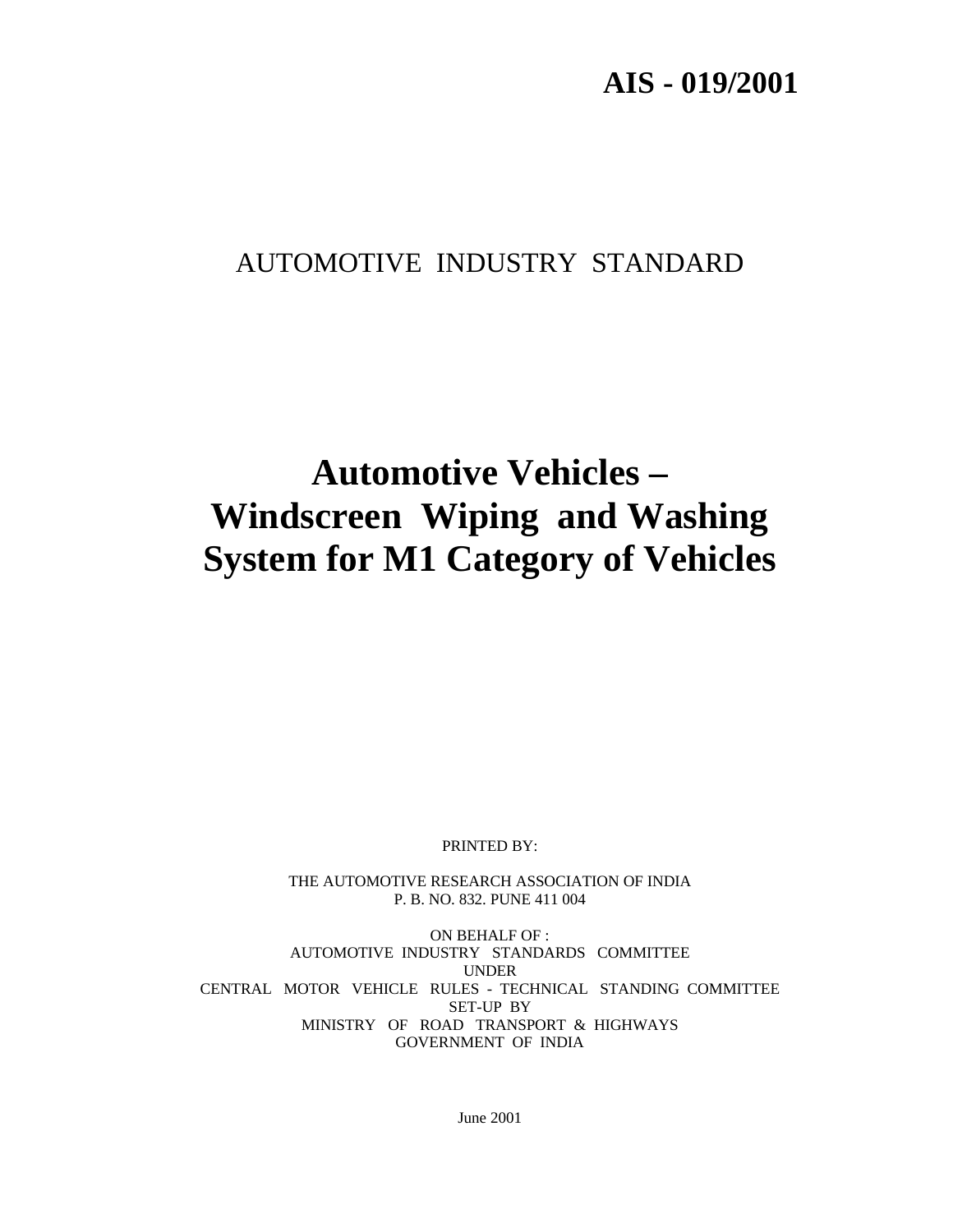## Status chart of the Standard to be used by the purchaser for updating the record

| Sr.<br>No. | Corr-<br>igenda. | Amend-<br>ment | <b>Revision</b> | <b>Date</b> | <b>Remark</b> | Misc. |
|------------|------------------|----------------|-----------------|-------------|---------------|-------|
|            |                  |                |                 |             |               |       |
|            |                  |                |                 |             |               |       |
|            |                  |                |                 |             |               |       |
|            |                  |                |                 |             |               |       |
|            |                  |                |                 |             |               |       |
|            |                  |                |                 |             |               |       |
|            |                  |                |                 |             |               |       |

**General remarks :**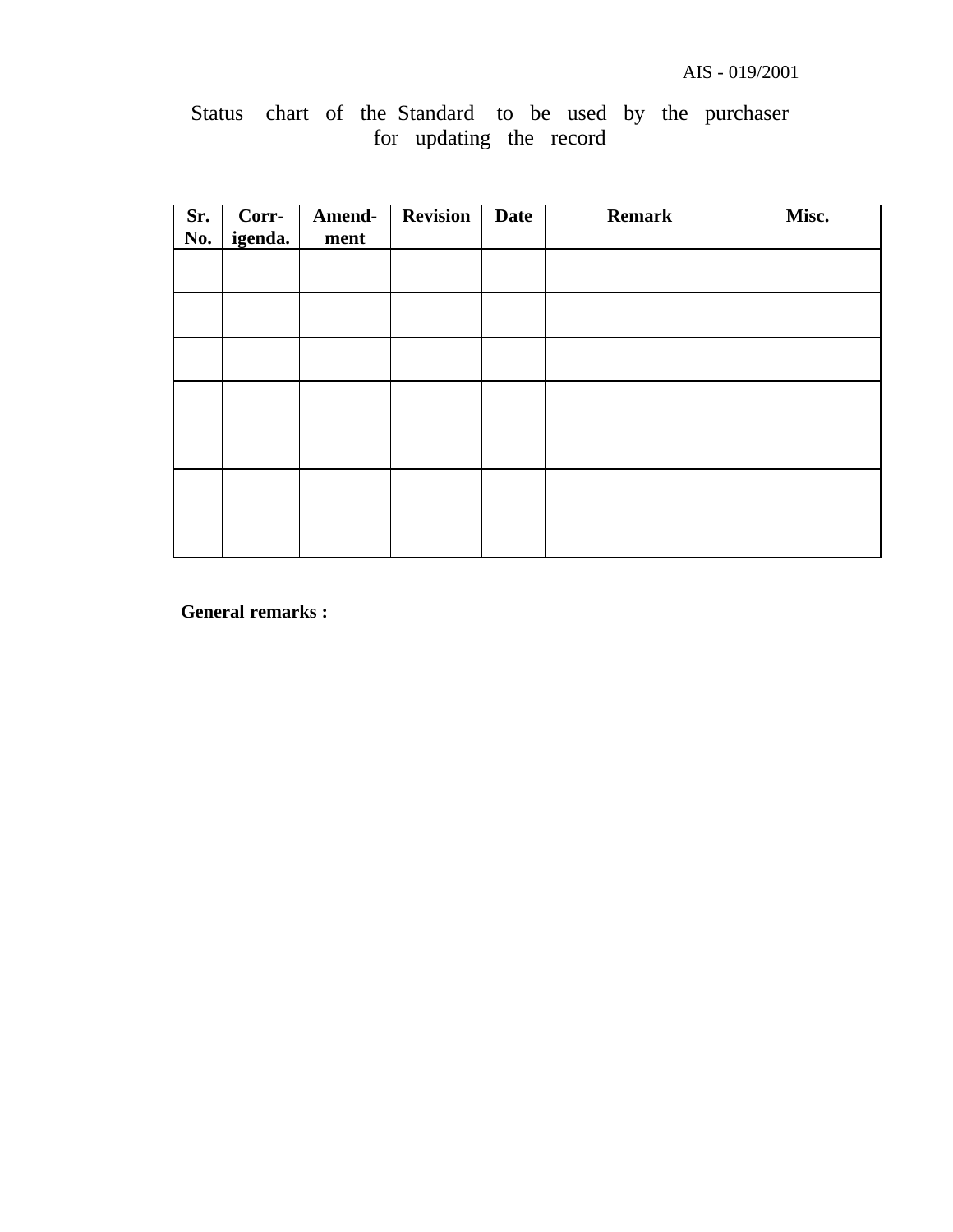AIS - 019/2001

#### **Introduction**

The Government of India felt the need for a permanent agency to expedite the publication of standards and development of test facilities in parallel when the work on the preparation of the standards is going on, as the development of improved safety critical parts can be undertaken only after the publication of the standard and commissioning of test facilities. To this end, the Ministry of Surface Transport (MOST) has constituted a permanent Automotive Industry Standard Committee (AISC) vide order No. RT-11028/11/97-MVL dated September 15, 1997. The standards prepared by AISC will be approved by the permanent CMVR Technical Standing Committee (CTSC). After approval, the Automotive Research Association of India, (ARAI), Pune, being the secretariat of the AIS Committee, has published this standard. For better dissemination of this information ARAI may publish this document on their Web site.

In the process of harmonizing the Indian Standards with the EEC/ECE Standards the requirements of the windscreen wiping system were deliberated.

There is no ECE regulation as such hence; the AIS:019 is based on 78/318/EEC. The Ozone Resistance Test for the wiper blade has been additionally put as a check on the rubber quality used in the blades. Similarly considering the Indian Environmental conditions the cold test temperature has been changed from  $-18^{\circ}$ to  $-10$ <sup>o</sup>C.

The Committee responsible for preparation of this standard is given in Annexure-V.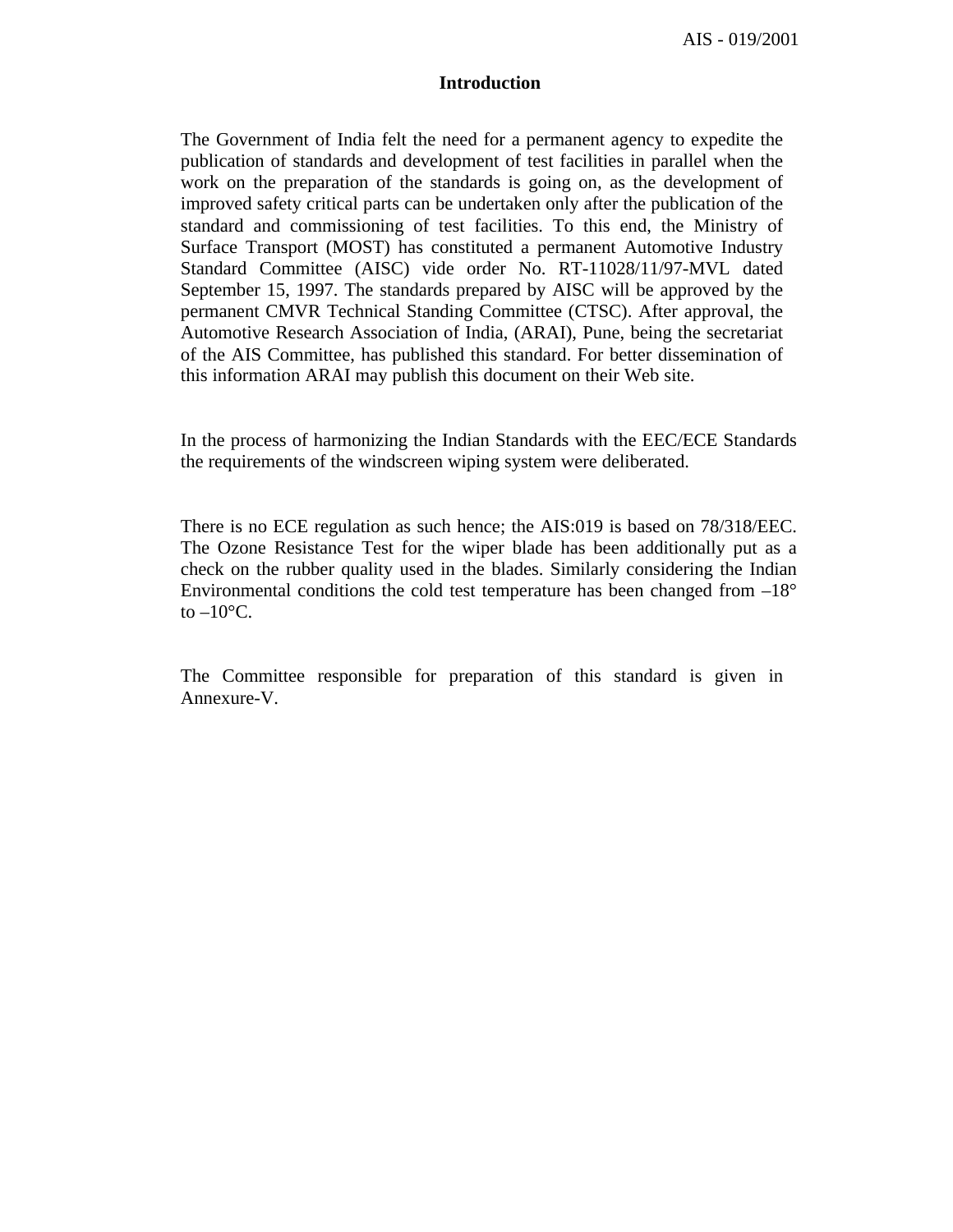## **Automotive Vehicles - Windscreen Wiping And Washing System for M1 Category of Vehicles**

#### **1.0 SCOPE**

- 1.1.1 This standard is applicable for Windscreen Wiping and Washing Systems for  $M_1$  Class of vehicles.
- 1.2 Its purpose is to ensure good visibility under adverse weather conditions by specifying the requirements for the windscreen-wiper and windscreen-washer systems of category  $M_1$  vehicles.
- 1.2.1 The requirements of this Standard are so worded as to apply to category  $M_1$  vehicles in which the driver is on the right.

#### **2.0 DEFINITIONS**

2.1 Vehicle type with regard to its windscreen-wiper and windscreenwasher systems.

> Vehicle type with regard to its windscreen – wiper and windscreen – washer system means vehicles, which do not differ in such essential respects as;

- 2.1.1 The external and internal forms and arrangements within the area which may affect visibility;
- 2.1.2 The shape, dimensions and characteristics of the windscreen and its mounting; where these are likely to affect the vision areas covered by Annex. -II
- 2.1.3 The characteristics of the windscreen-wiper and windscreen-washer systems.
- 2.2 Three-dimensional reference grid

'Three-dimensional reference grid' means a reference system which consists of a vertical longitudinal plane X-Z, a horizontal plane X-Y and a vertical transverse plane Y-Z (see Figure 2 of Annex. I). The grid is used to determine the dimensional relationships between the positions of design points on drawings and their position on the actual vehicle. The procedure for situating the vehicle relative to the grid is specified in Annex. I; all coordinates referred to ground zero shall be based on a vehicle in running order plus one front-seat passenger, the mass of the passenger being 75 kg  $\pm$  1%.

2.2.1 Vehicles fitted with suspension enabling their ground clearance to be adjusted shall be tested under the normal conditions of use specified by the manufacturer.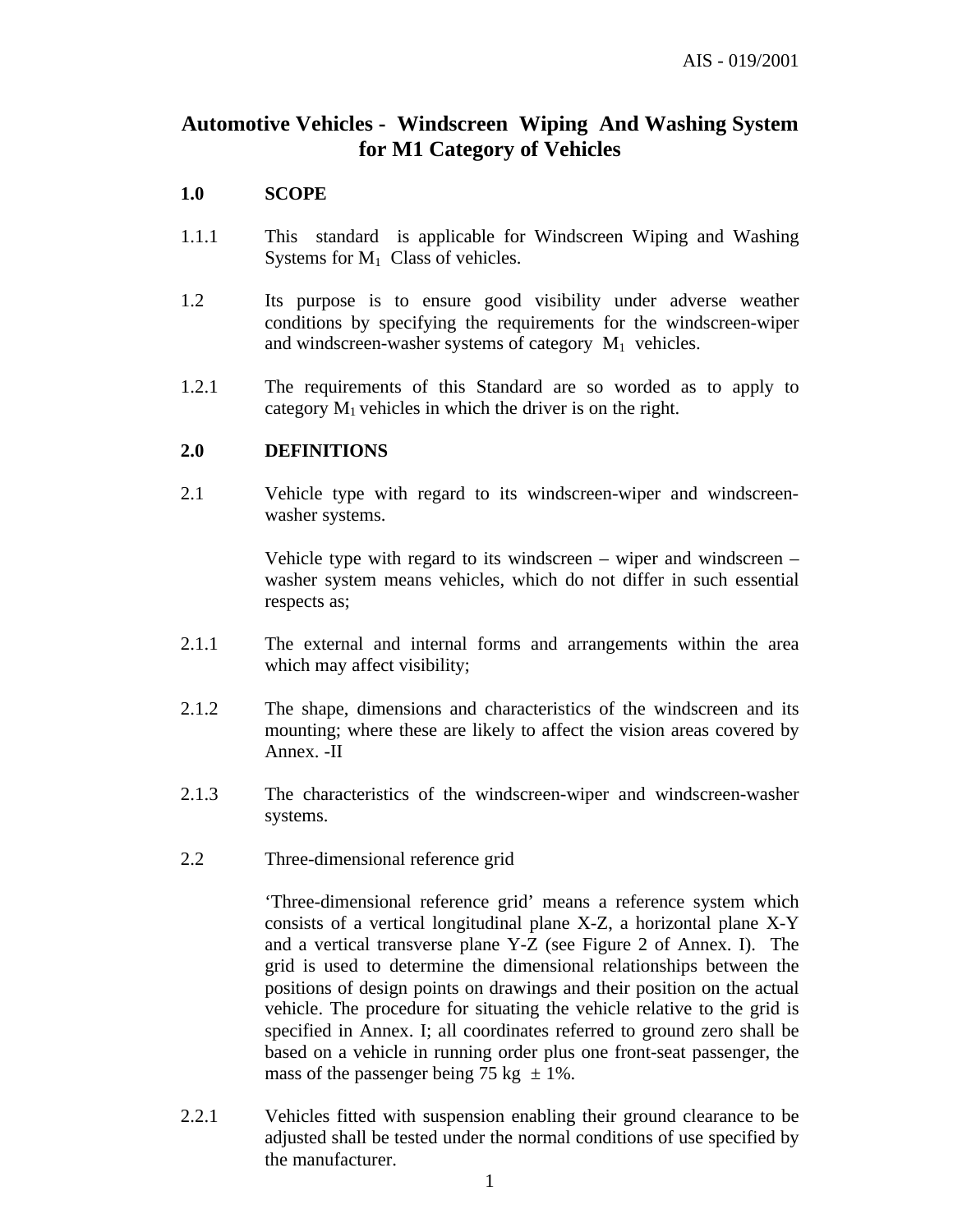#### 2.3 Primary reference marks

'Primary reference marks' means holes, surfaces, marks and identification signs on the vehicle body. The type of reference mark used and the position of each mark relative to X, Y and Z co-ordinates of the three-dimensional reference grid and to a design ground plane shall be specified by the vehicle manufacturer. These marks may be the control points used for body assembly purposes.

2.4 Actual torso angle

'Actual torso angle' means the angle measured between a vertical line through the "H" point and the torso line using the back angle quadrant on the 3 DH machine. The actual torso angle corresponds theoretically to the design torso angle.

2.5 Design torso angle

"Design torso angle" means the angle measured between a vertical line through the "R" point and the torso line in a position which corresponds to the design position of the seat-back established by the vehicle manufacturer;

#### 2.6 'V' points

'V' points means points whose position in the passenger compartment is determined by vertical longitudinal planes passing through the centres of the outermost designated seating positions on the front seat and in relation to the R point and the design angle of the seat back, which points are used for verifying compliance with the field of vision requirements (See Annex. II).

2.7 'R' point or seating reference point

'R' point, or 'seating reference point' means a design point defined by the vehicle manufacturer for each seating position and established with respect to the three –dimensional reference system

2.8 'H' point

'H' point means the pivot center of the torso and thigh of the 3 DH machine installed in the vehicle seat in accordance with Paragraph 7 below.

2.9 Windscreen datum points

`Windscreen datum points' means points situated at the intersection with the windscreen of lines radiating forward from the V points to the outer surface of the windscreen.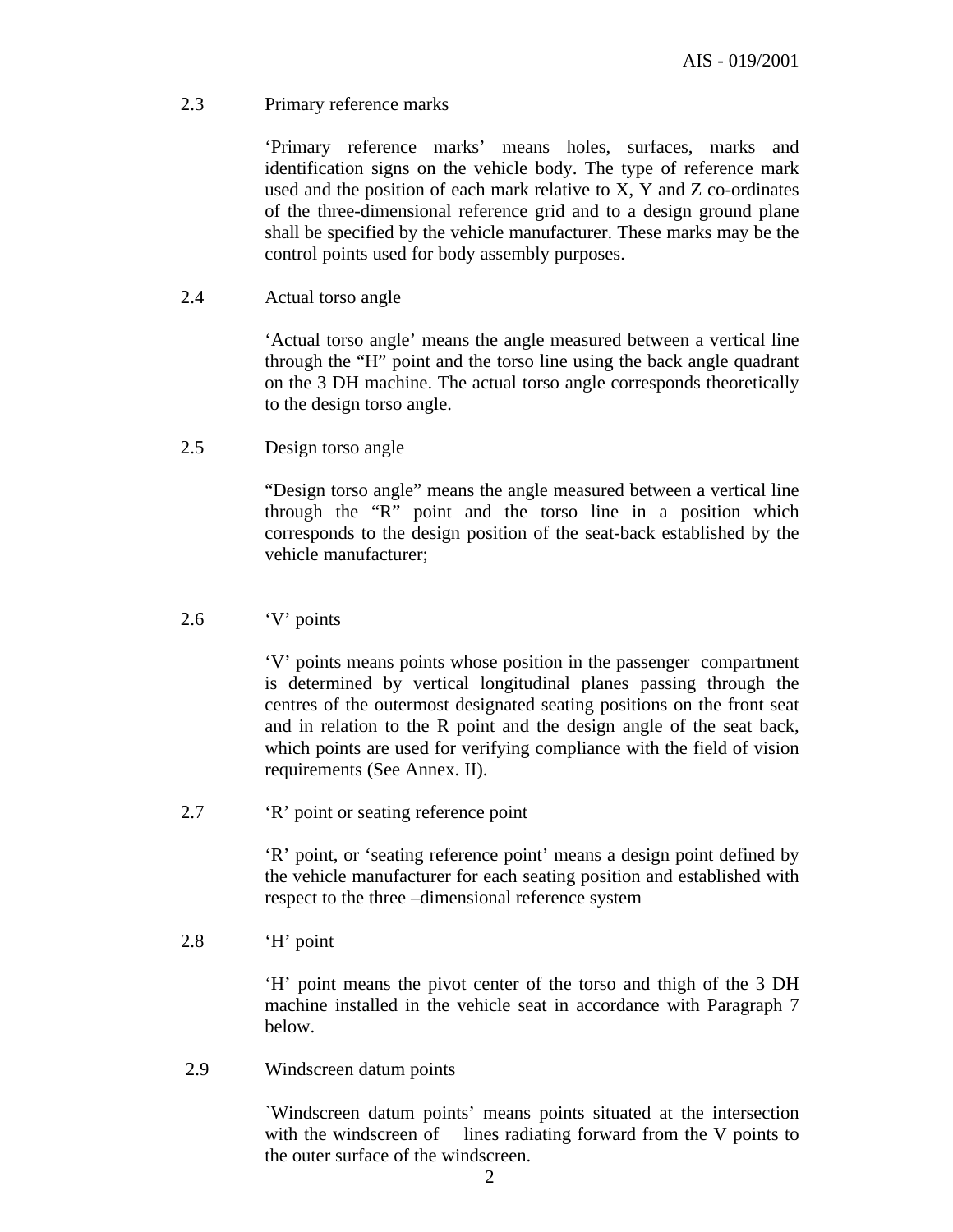#### 2.10 Transparent area of a windscreen

`Transparent area of a windscreen' means that area of a vehicle windscreen or other glazed surface whose light transmittance, measured at right angles to the surface is not less than 70%.

#### 2.11 Horizontal seat-adjustment range

`Horizontal seat-adjustment range' means the range of normal driving positions designated by the vehicle manufacturer for the adjustment of the driver's seat in the direction of the X axis (See 2.3).

2.12 Extended seat-adjustment range

`Extended seat-adjustment range' means the range designated by the vehicle manufacturer for the adjustment of the seat in the direction of X axis (See 2.3) beyond the range of normal driving positions and used for converting seats into beds or facilitating entry into the vehicle.

2.13 Windscreen-wiper system

'Windscreen-wiper system' means the system consisting of a device for wiping the outer face of the windscreen, together with the accessories and control necessary for starting and stopping the device.

2.14 Windscreen-wiper field

`Windscreen-wiper field' means the area of the outer face of a wet windscreen that is swept by the windscreen wiper.

2.15 Windscreen-washer system

`Windscreen-washer system' means the system consisting of a device for storing a fluid and applying it to the outer face of the windscreen, together with the controls necessary for starting and stopping the device.

2.16 Windscreen-washer control

`Windscreen-washer control means a device or accessory for starting and stopping the windscreen washer systems. Starting and stopping may be co-ordinated with the operation of the windscreen wiper or be totally independent of it.

2.17 Windscreen-washer pump

`Windscreen-washer pump' means a device for transferring the windscreen-washer fluid from the reservoir to the outer face of the windscreen.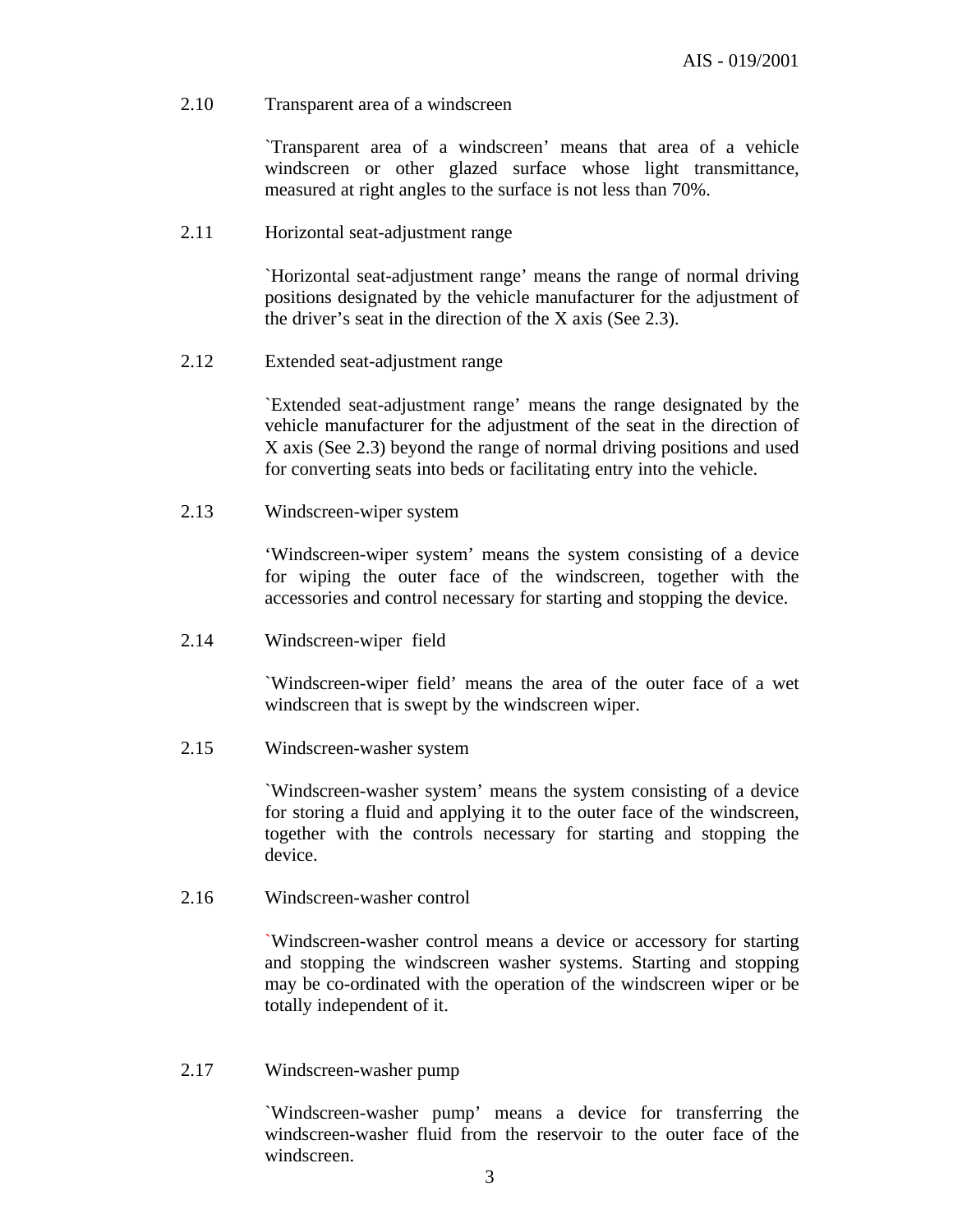#### 2.18 Nozzle

`Nozzle' means a device which serves to direct the windscreen-washer fluid to the windscreen.

#### 2.19 Performance of a windscreen-washer system

`Performance of a windscreen-washer system' means the ability of a windscreen-washer system to apply fluid to the target area of the windscreen without leakage or disconnection of a tube of the washer system occurring when the system is used normally.

#### **3.0 APPLICATIONS FOR CMVR TYPE-APPROVAL**

- 3.1 Application for CMVR type-approval for a vehicle type in respect of its windscreen-wiper and windscreen-washer systems.
- 3.1.1 The application for CMVR type-approval of a vehicle type with regard to its windscreen wiper and windscreen-washer systems must be submitted by the vehicle manufacturer or by his authorized representative.
- 3.1.2 It must be accompanied by the following documents containing the information specified below:
- 3.1.2.1 A description of the vehicle referring to the criteria mentioned in 2.2, together with dimensional drawings and either a photograph or an exploded view of the passenger compartment.
- 3.1.2.2 Particulars of the primary reference marks in sufficient detail to enable them to be readily identified and the position of each in relation to the others and to the 'R' point to be verified;
- 3.1.2.3 A technical description of the windscreen-wiper and windscreenwasher systems together with relevant data in sufficient detail.
- 3.1.2.4 A vehicle representative of the vehicle type to be approved must be submitted to the technical service conducting the type-approval tests.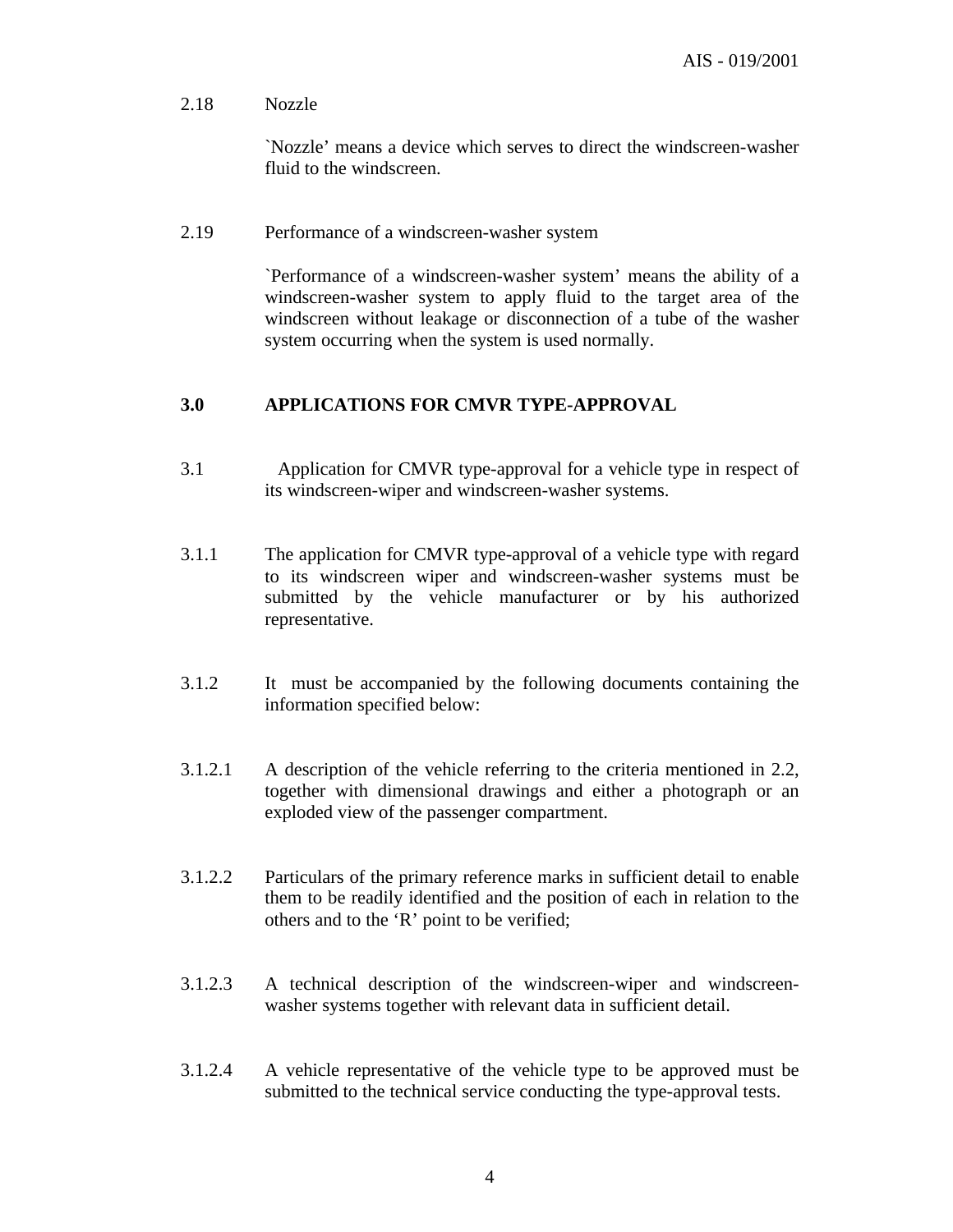#### **4.0 APPLICATION FOR CMVR TYPE-APPROVAL FOR A TYPE OF WINDSCREEN-WASHER SYSTEM AS A SEPARATE TECHNICAL UNIT.**

- 4.1 The applications for CMVR type-approval for a type of windscreenwasher system as a separate technical unit must be submitted by the vehicle manufacturer or by the manufacturer of the windscreen-washer system.
- 4.2 For each type of windscreen-washer system the application shall be accompanied by;
- 4.2.1 Documents giving a description of the system and of its technical characteristics;
- 4.2.2 One specimen of the type of the system. The competent authorities may, if they deem it necessary, request a further specimen. The specimens must bear in a clearly legible and indelible manner the applicant's trade name or mark and an identification of the type.

## **5.0 SPECIFICATIONS**

- 5.1 Windscreen-wiper system.
- 5.1.1 Every vehicle must be equipped with at least one automatic windscreen-wiper system, i.e; a system which when the vehicle's engine is running is able to function without any action by the driver other than that needed for starting and stopping the windscreen wiper.
- 5.1.2 The windscreen wiper field must cover not less than 80% of vision area B as a defined in 2.3 of Annex. II.
- 5.1.2.1 In addition the windscreen wiper field must cover not less than 98% of vision area A as defined in 2.2 of Annex II.
- 5.1.3 The windscreen wiper must have at least two sweep frequencies:
- 5.1.3.1 One of not less than 45 cycles/minute (a cycle being the forward and return movement of the windscreen wiper);
- 5.1.3.2 One of not less than 10 and not more than 55 cycles/minute.
- 5.1.3.3 The difference between the highest and at least one of the lower sweep frequencies must be at least 15 cycles/minute.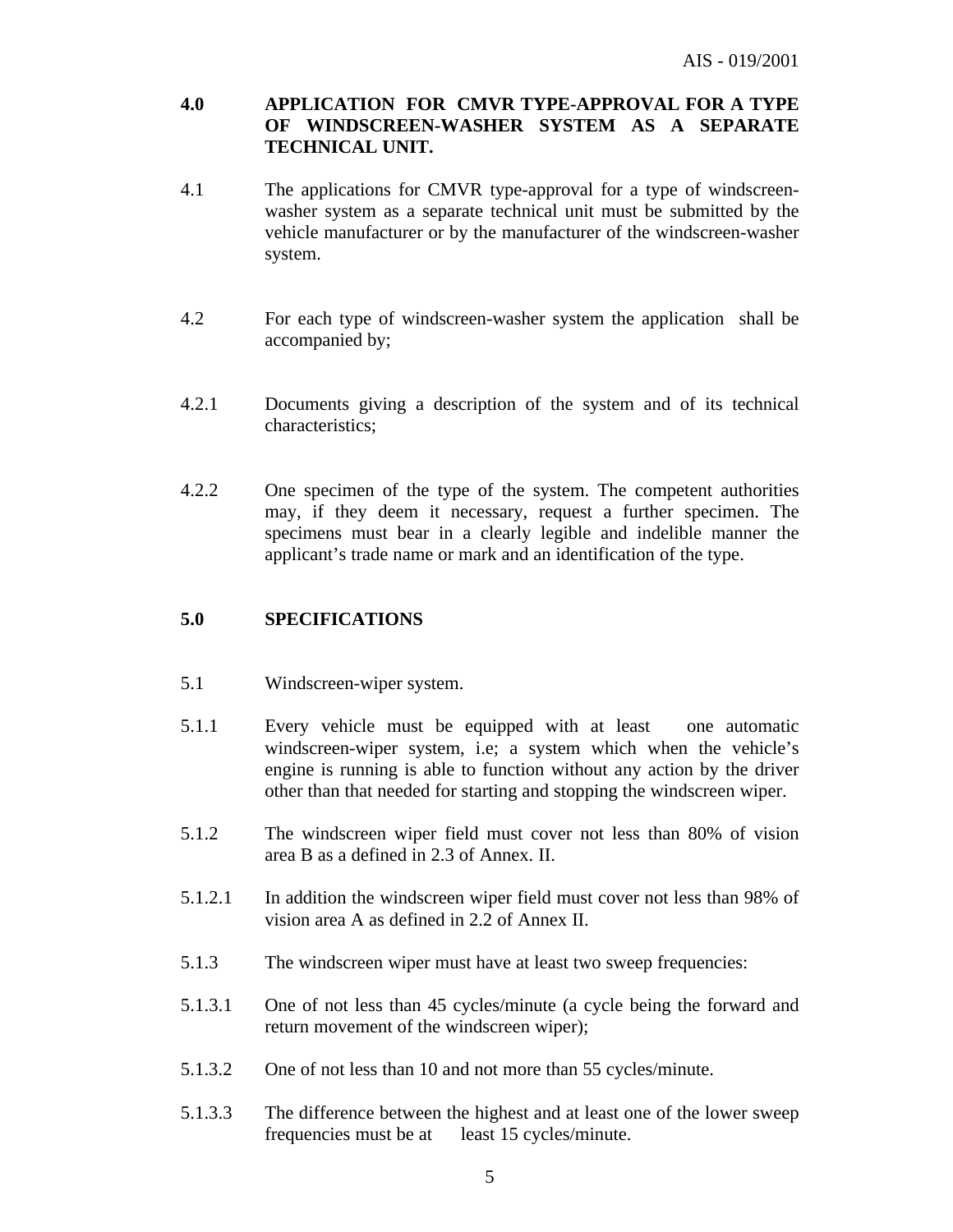- 5.1.4 The sweep frequencies prescribed in 5.1.3 must be achieved as indicated in 6.1.1 to 6.1.6 and 6.1.8
- 5.1.5 Intermittent operation windscreen-wiper system may be used for the purposes of complying with the requirements 5.1.3 provided that one of the frequencies complies with the requirements of 5.1.3.1 and that one of the other frequencies obtained when the main frequency is interrupted is not less than 10 cycles/minute.
- 5.1.6 When the windscreen-wiper system is stopped by the use of the windscreen-wiper control, the blades must return automatically to their position of rest.
- 5.1.7 The system must be capable of withstanding stalling for 15 seconds. The use of automatic circuit protection device is allowed, provided that for possible resetting no action is required on controls other than the windscreen wiper control. The test procedure and conditions are set out in 6.1.7.
- 5.1.8 The windscreen wiper field must meet the minimum requirements of 5.1.2 when the wipers are tested at a sweep frequency conforming to the provisions of 5.1.3.2. under the conditions set out in 6.1.10.
- 5.1.9 The aerodynamic effects associated with the windscreen's size and shape, and the efficiency of the windscreen-wiper system, must be determined under the following conditions:
- 5.1.9.1 When subjected to a relative air speed equal to 80% of the vehicle's maximum speed but not exceeding 160 km/h, the windscreen-wiper systems, operating at maximum frequency, must continue to sweep a field as specified in 5.1.2.1, with the same efficiency and under the some conditions as set out in item 6.1.10.2
- 5.1.10 The wiper-arm mounting must enable the wiper arm to be displaced from its position on the windscreen so as to allow the windscreen to be manually cleaned. This requirement does not apply to devices which, when parked, are in an area of the windscreen which is hidden from view by parts to the vehicle (such as the bonnet, instrument panel etc.)
- 5.1.11 The windscreen-wiper system must be capable of operating for two minutes on a dry windscreen with the outside temperature at  $-10 \pm 2$  °C under the conditions specified in 6.1.11.
- 5.2 Windscreen-washer system
- 5.2.1 Every vehicle must be fitted with a windscreen-washer system which is capable of withstanding the loads produced when the nozzles are plugged and the system is actuated in accordance with the procedure set out in 6.2.1 and 6.2.2.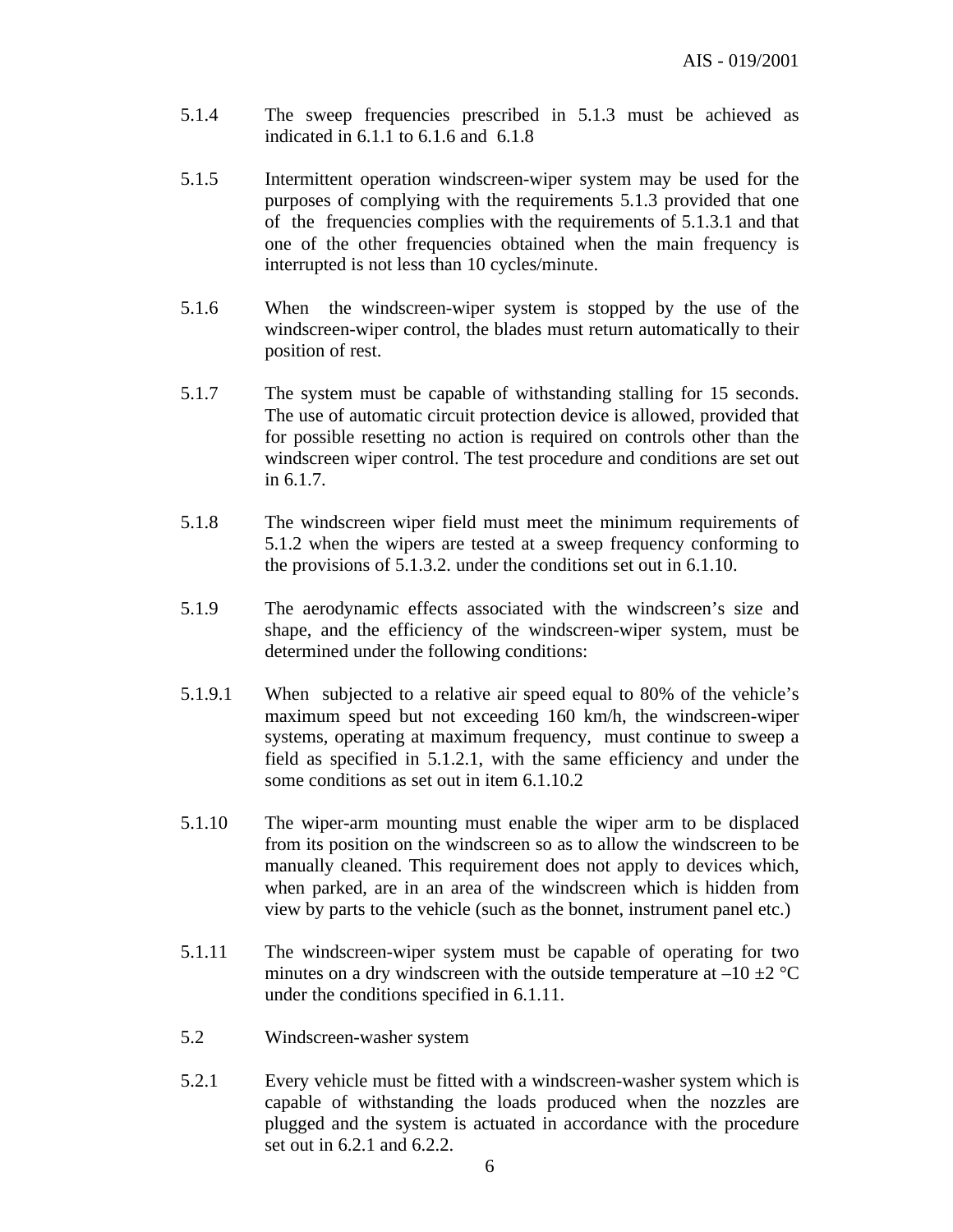- 5.2.2 The performance of the windscreen-washer system shall not be adversely affected by exposure to the temperature cycles laid down in points 6.2.3 and 6.2.4.
- 5.2.3 The windscreen-washer system must be capable of delivering sufficient liquid to clear 60% of the area defined in 2.2 of Annex II under the conditions described in 6.2.5
- 5.2.4 The capacity of the reservoir containing the liquid must not be less than one litre.
- 5.2.5 Test Procedure and Test Requirements for Windscreen Wiper Blade are given in Annex - IV.

#### **6.0 TEST PROCEDURE**

- 6.1 Windscreen wiper system
- 6.1.1 The tests described below must be carried out under the following conditions, unless otherwise specified;
- 6.1.2 The ambient temperature must not be less than  $10^{\circ}$ C and more than 40  $\mathrm{^{\circ}C:}$
- 6.1.3 The windscreen must be kept constantly wet;
- 6.1.4 In the case of an electric windscreen-wiper system the following additional conditions must be met;
- 6.1.4.1 The battery must be fully charged;
- 6.1.4.2 The engine must be running at 30% of the speed at which it develops maximum power;
- 6.1.4.3 The dipped beam headlamps must be switched on;
- 6.1.4.4 The heating and/or ventilation systems, if fitted, must be operating at maximum electrical consumption.
- 6.1.4.5 The defrosting and demisting systems, if fitted, must be operating at maximum electrical consumption.
- 6.1.5 Compressed air operated or vacuum operated windscreen-wiper systems must be able to function continuously at the prescribed sweep frequencies whatever the engine speed or engine load.
- 6.1.6 The sweep frequencies of windscreen-wiper systems must comply with the requirements of 5.1.3 after a preliminary operating time of 20 minutes on a wet surface.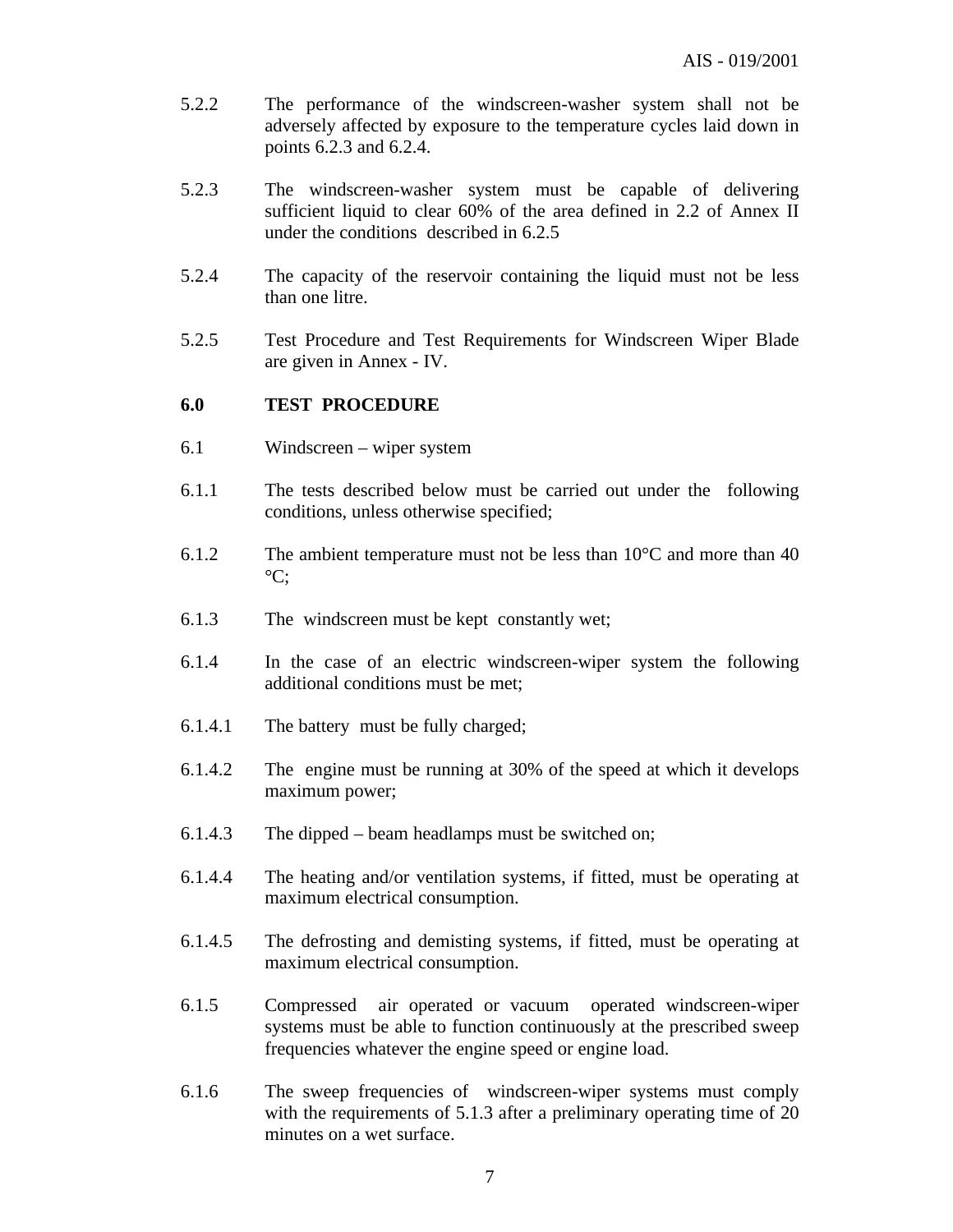- 6.1.7 The requirements of 5.1.7 shall be satisfied when the wiper arms are restrained in their vertical position for a period of 15 seconds with the windscreen-wiper control set at the maximum sweep frequency.
- 6.1.8 The outer face of the windscreen shall be thoroughly degreased by means of methylated spirit or an equivalent degreasing agent. After drying, a solution of ammonia of not less than 3% and not more than 10% shall be applied. The surface shall be allowed to dry again and shall then be wiped with a dry cotton cloth.
- 6.1.9 A coating of the test mixture (see Annex III) shall be applied uniformly to the outer surface of the windscreen and allowed to dry.
- 6.1.10 For the purpose of measuring the field of the windscreen-wiper system, prescribed in 5.1.2 and 5.1.2.1, the outer face of the windscreen shall be treated as indicated in 6.1.8 and 6.1.9 or by some other equivalent method.
- 6.1.10.1 A trace of the windscreen-wiper field shall be made and compared with a trace of the vision areas specified in 5.1.2 and 5.1.2.1 in order to verify that the requirements are met.
- 6.1.10.2 Where the outer face of the windscreen has been prepared as described in items 6.1.8 and 6.1.9 the windscreen washer may be used in all of the tests.
- 6.1.11 The requirements of 5.1.11 shall be met after the vehicle has been in an ambient temperature of  $-10 \pm 2$  ° C for a minimum of four hours. The windscreen-wiper system is to set to operate under the conditions set out in 6.1.4 with the control at the position of maximum frequency. There are no requirements regarding the field swept.
- 6.2 Windscreen-washer system Test conditions
- 6.2.1 Test No. 1
- 6.2.1.1 The windscreen-washer system shall be filled with water, fully primed, and placed in an ambient temperature of  $25 \pm 10^{\circ}$ C for a minimum of four hours. All the nozzles shall be plugged and the windscreen-washer control actuated six times in one minute, each time for at least three seconds. If the system is powered by the muscular energy of the driver, the force applied shall be that shown in the following table:

| Type of Pump | Force to be applied |
|--------------|---------------------|
| Hand         | 11 to 13.5 daN      |
| Foot         | 40 to 44.5 daN      |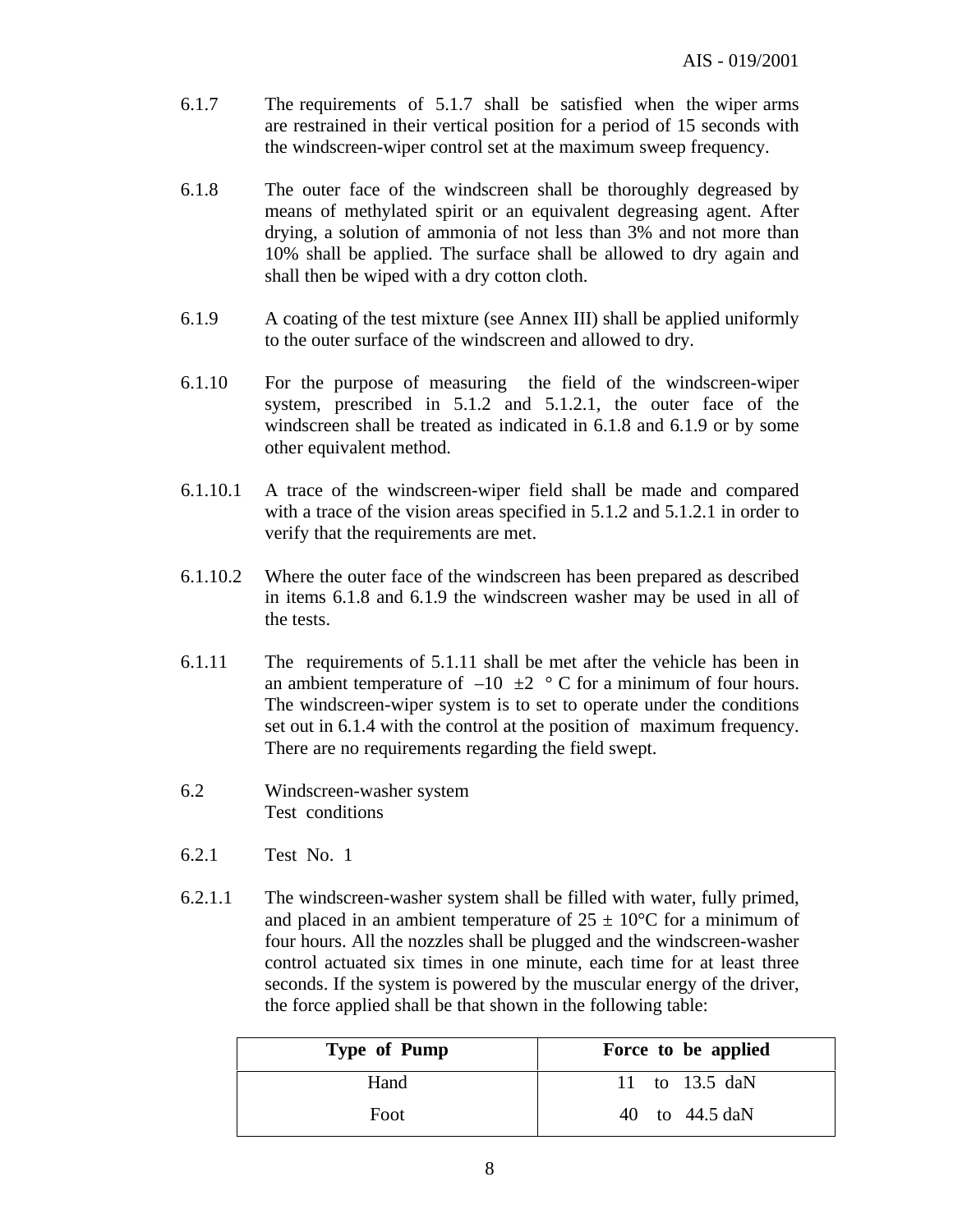- 6.2.1.2 For electric pumps, the test voltage must be no less than the rated voltage without exceeding it by more than two volts.
- 6.2.1.3 The performance of the windscreen-washer system at the end of the test must be as defined in 5.2.1
- 6.2.2 Test No. 2

The windscreen-washer system shall be filled with water, fully primed, and placed in an ambient temperature of  $-10 \pm 2$ °C for a minimum of four hours. The windscreen washer control shall be activated six times in one minute, each time for at least three seconds using the force prescribed in 6.2.1. The system shall then be placed in an ambient temperature of  $25 \pm 10^{\circ}\text{C}$  until the ice has completely thawed but in any case no longer than four hours. The performance of the windscreen-washer system shall then be verified by actuating it as prescribed in 6.2.1.

- 6.2.3 Test No. 3 (Low temperature exposure test)
- 6.2.3.1 The windscreen-washer system shall be filled with water, fully primed, and placed in an ambient temperature of  $-10 \pm 2^{\circ}$ C for a minimum of four hours so that the total mass of the water in the washer system is frozen. The system shall then be placed in an ambient temperature of  $25 \pm 10^{\circ}$ C until the ice has completely thawed but in any case no longer than 4 Hrs. This freeze/thaw cycle shall be repeated six times. The performance of the windscreen-washer system shall then be verified by actuating it as prescribed in 6.2.1.
- 6.2.3.2 The windscreen-washer system shall be filled and fully primed with a low-temperature windscreen-washer fluid consisting of a 50% solution of methanol, or alternatively isopropyl alcohol in water of hardness not greater than 205 gm/tonne.
- 6.2.3.2.1 The system shall be placed in an ambient temperature of  $-10 \pm 2$  °C for a minimum of four hours. The performance of the windscreen-washer system shall be verified by actuating it as prescribed in 6.2.1.
- 6.2.4 Test no. 4 (High temperature exposure test)
- 6.2.4.1 The windscreen-washer system shall be filled with water, fully primed, and placed in an ambient temperature of 80  $\pm$  3 °C for a minimum of eight hours and then in an ambient temperature of  $25 \pm 10^{\circ}$ C. When the temperature has stabilised, the performance of the windscreenwasher system shall be verified by actuating it as prescribed in 6.2.1
- 6.2.4.2 If part of the windscreen-washer system is situated in the engine compartment, the system shall be filled with water, fully primed, and placed in an ambient temperature of  $80 \pm 3$  °C for a minimum of eight hours. The performance of the windscreen-washer system shall be verified by actuating it as prescribed in 6.2.1.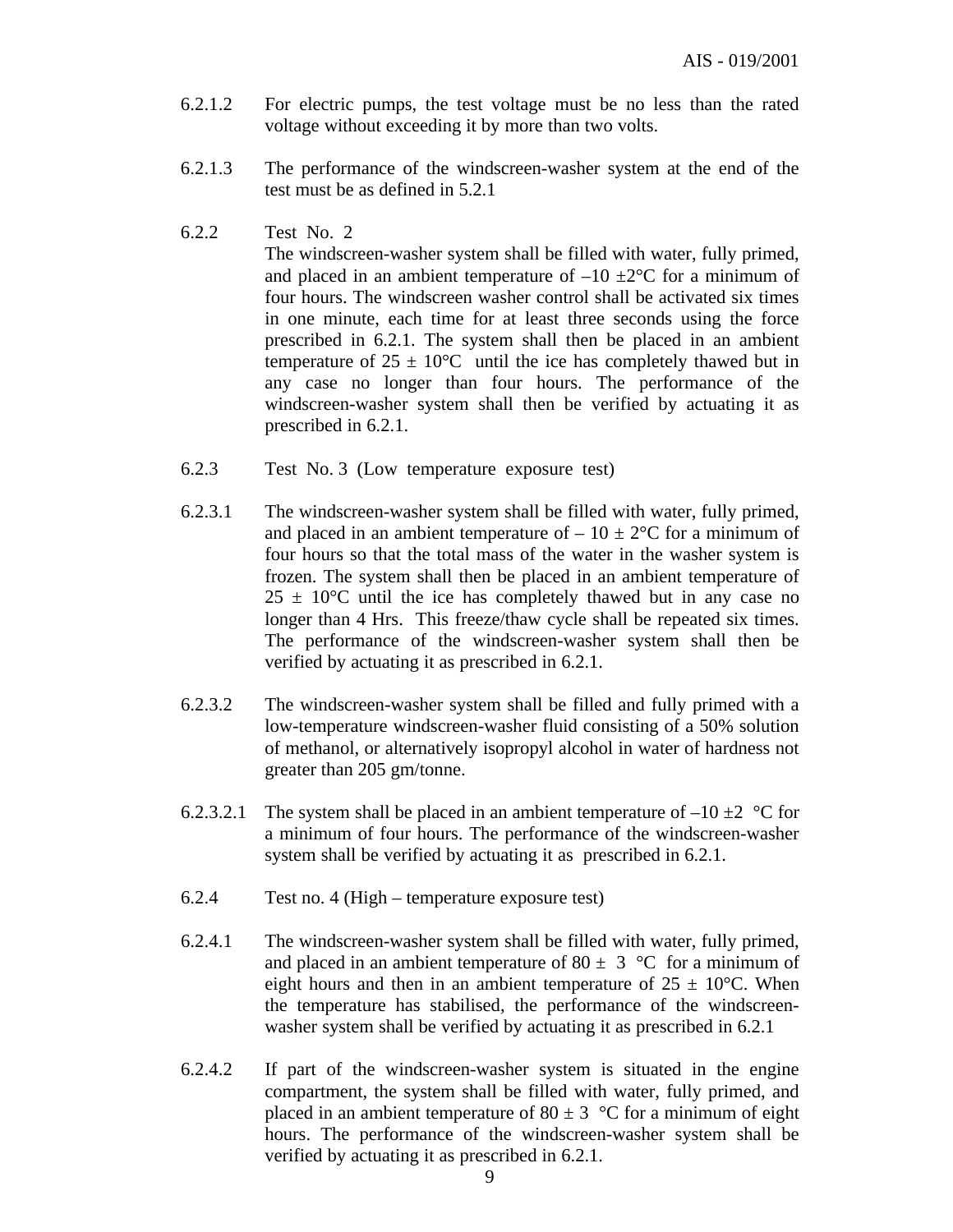- 6.2.4.3 If no part of the windscreen-washer system is situated in the engine compartment, the system shall be filled with water, fully primed, and placed in am ambient temperature of 60  $\pm$  3  $\degree$  C for a minimum of eight hours. The performance of the windscreen washer system shall be verified by actuating it as prescribed in 6.2.1.
- 6.2.5 Test No. 5 (Windscreen-washer system capability test prescribed in 5.2.3).
- 6.2.5.1 The windscreen-washer system shall be filled with water and fully primed. With the vehicle stationary and no significant wind effect, the washer nozzle or nozzles shall be pointed towards the target area of the outer face of the windscreen. If the system is powered by the muscular energy of the driver the force required to do this shall not exceed that specified in 6.2.1.1. If the system is powered by an electric pump the requirements of 6.1.4 shall apply.
- 6.2.5.2 The outer face of the windscreen shall be treated as prescribed in 6.1.8 and 6.1.9.
- 6.2.5.3 The windscreen-washer system shall then be actuated in the manner indicated by the manufacturer for 10 cycles of automatic operation of the windscreen-wiper system at maximum frequency and the proportion of the vision area defined in 2.2 of Annex II that is cleaned shall then be measured.
- 6.3 All the windscreen-washer tests described in 6.2.1 to 6.2.4 shall be carried out on one and the same windscreen-washer system, either attached to a vehicle of a type for which CMVR type-approval has been sought, or not attached to a vehicle, in the case of a system for which CMVR type-approval as a separate technical unit has been requested.
- **7.0 PROCEDURE FOR DETERMINING THE H POINT AND THE ACTUAL SEAT - BACK ANGLE AND FOR VERIFYING THE RELATIVE POSITIONS OF THE 'R' AND 'H' POINTS AND THE RELATIONSHIP BETWEEN THE DESIGN SEAT-BACK ANGLE AND THE ACTUAL SEAT – BACK ANGLE**
- 7.1 The vehicle shall be preconditioned at the manufacturer's discretion, at a temperature of  $25 \pm 10^{\circ}$ C to ensure that the seat material reaches room temperature. If the seat to be checked has never been sat upon, a 70 to 80 kg person or device shall sit on the seat twice for one minute to flex the cushion and back. At the manufacturer's request all seat assemblies shall remain unloaded for a minimum period of 30 minutes prior to installation of the 3 DH machine.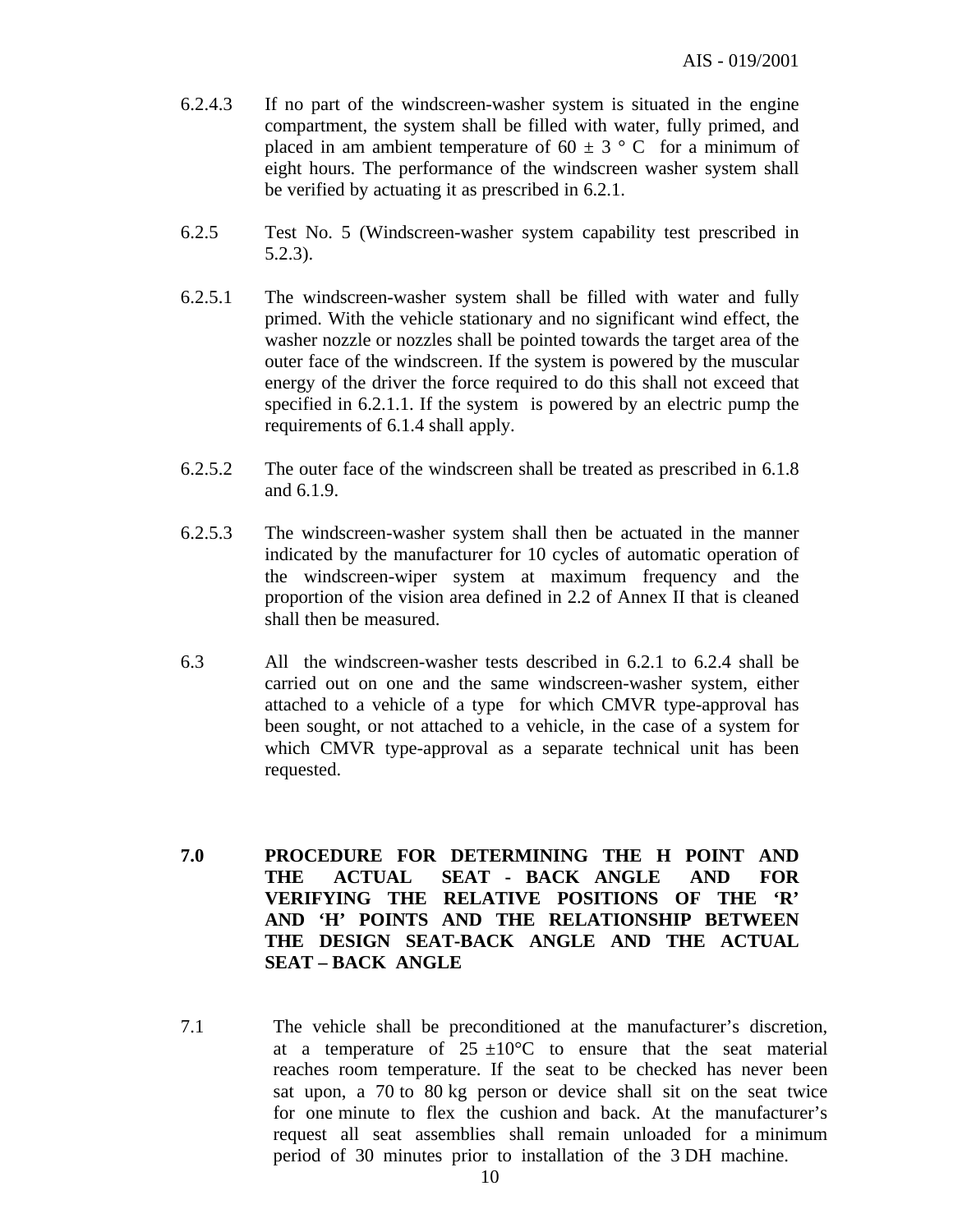- 7.2 The vehicle attitude is kept as per the co-ordinates of "Fiducial marks" (holes, surfaces, marks or indentations on the vehicle body as defined by the manufacturer) in the three-dimensional reference system.
- 7.3 The seat, if it is adjustable, shall be adjusted first to the rearmost normal driving or riding position, as indicated by the vehicle manufacturer, taking into consideration only the longitudinal adjustment of the seat, excluding seat travel used for purpose other than normal driving or riding positions. Where other modes of seat adjustment exists ( vertical, angular, seat-Back, etc.) these will be then adjusted to the position specified by the vehicle manufacturer. For suspension seats, the vertical position shall be rigidly fixed corresponding to a normal driving position as specified by the manufacturer.
- 7.4 Place the seat and back assembly of the 3 DH machine so that the centre plane of the occupant (C/LO) coincides with the centreplane of the 3DH machine. At the manufacturer's request, the 3DH machine may be moved inboard with respect to the C/LO if the 3DH machine is located so far outboard that the seat edge will not permit leveling of the 3 DH machine.
- 7.5 Attach the foot and lower leg assemblies to the seat pan assembly, either individually or by using the T-bar and lower leg assembly. A line through the "H" point sight buttons shall be parallel to the ground and perpendicular to the longitudinal centreplane of the seat.
- 7.6 Adjust the feet and leg positions of the 3 DH machine as follows
- 7.6.1 Designated seating position; driver and outside front passenger.
- 7.6.1.1 Both feet and leg assemblies shall be moved forward in such a way that the feet take up natural positions on the floor, between the operating pedals if necessary. Where possible the left foot shall be located approximately the same distance to the left of the centreplaen of the 3 DH machine as the right foot is to the right. The spirit level verifying the transverse orientation of the 3 DH machine is brought to the horizontal by readjustment of the seat pan if necessary or by adjusting the leg and foot assemblies towards the rear. The line passing through the "H" point sight button shall be maintained perpendicular to the longitudinal centreplane of the seat.
- 7.6.1.2 If the left leg cannot be kept parallel to the right leg and the left foot cannot be supported by the structure move the left foot until it is supported. The alignment of the sight button shall be maintained.
- 7.7 Apply lower leg and thigh weights and level the 3 DH machine
- 7.8 Tilt the back pan forward against the forward stop and draw the 3 DH machine away from the seat-back using the T-bar . Reposition the 3 DH machine on the seat by one of the following methods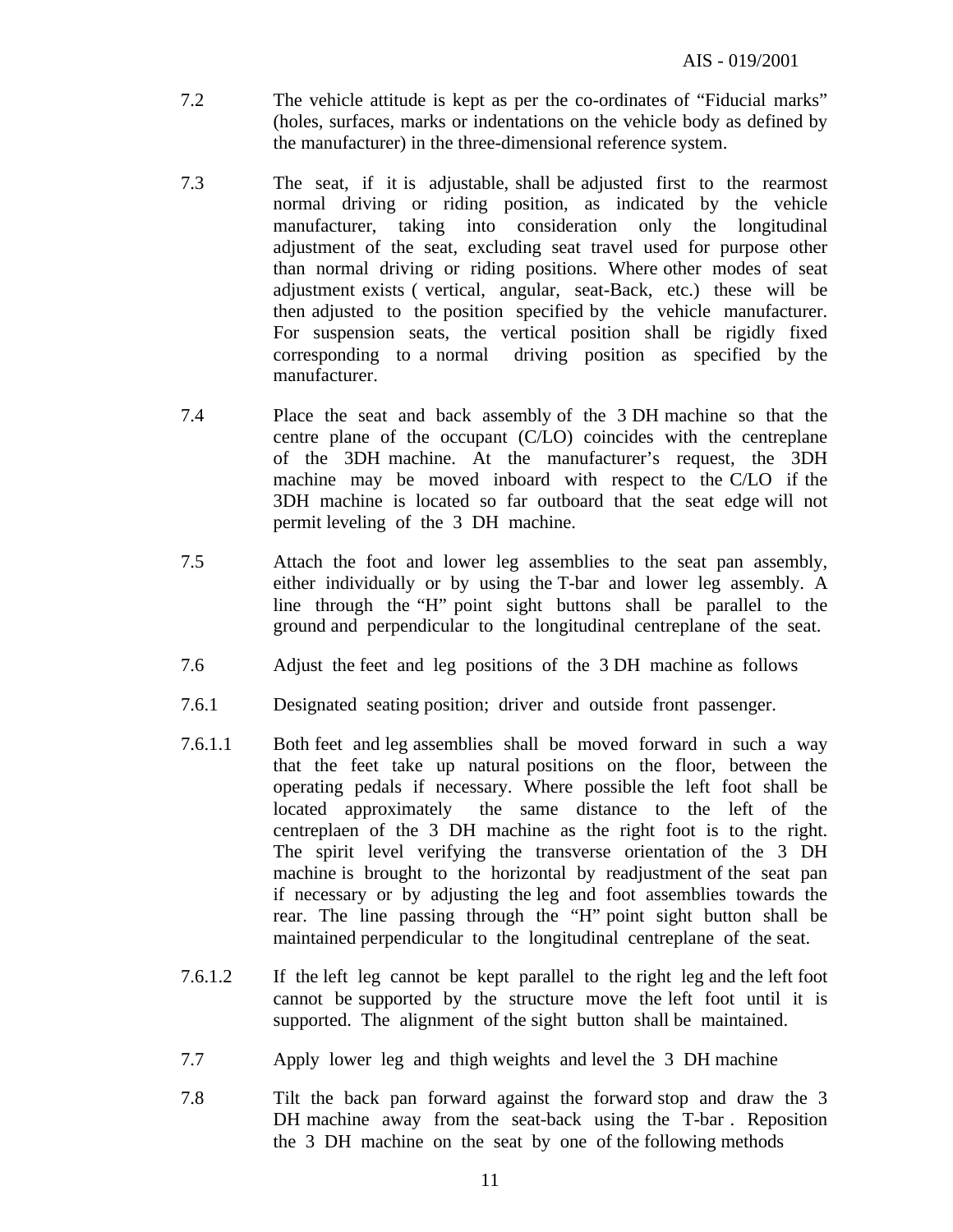- 7.8.1 If the 3 DH machine tends to slide rearward, use the following procedure. Allow the 3 DH machine to slikde rearward until a forward horizontal restraining load on the T-bar is no longer required i.e. until the seat pan contacts the seat-back. If necessary, reposition the lower leg.
- 7.8.2 If the 3 DH machine does not tend to slide rearward, use the following procedure. Slide the 3 DH machine rearward by applying a horizontal rearward load to the T-bar until the seat pan contacts the seat-back.
- 7.9 Apply a  $100 \pm 10$  N load to the back and pan assembly of the 3 DH machine at the intersection of the hip angle quadrant and the T-bar housing. The direction of the load application shall be maintained along a line passing by the above intersection to a point just above the thigh bar housing. Then carefully return the back pan to the seatback. Care must be exercised throughout the remainder of the procedure to prevent the 3 DH machine from sliding forward.
- 7.10 Install the right and left buttock weights and then, alternately, the eight torso weights. Maintain the 3 DH machine level.
- 7.11 Take all measurements
- 7.11.1 The co-ordinates of the "H" point are measured with respect to the three-dimensional reference system.
- 7.11.2 The actual torso angle is read on the back angle quadrant of the 3 DH machine with the probe in its fully rearward position.
- 7.12 If a re-run of the installation of the 3 DH machine is desired , the seat assembly should remain unloaded for a minimum period of 30 minutes prior to the re-run. The 3 DH machine should not be left loaded on the seat assembly longer than the time required to perform the test.
- 7.13 If the seats in the same row can be regarded as similar ( bench seat, identical seats, etc.) only one "H" point and one " actual torso angle" shall be determined for each row of seats.
- 7.13.1 In the case of the front row, the driver's seat
- 7.13.2 In the case of the rear row or rows an outer seat.

#### **8.0 CONFORMITY OF PRODUCTION**

Whole vehicle COP procedure laid down by the Ministry of Road Transport and Highways shall be applicable.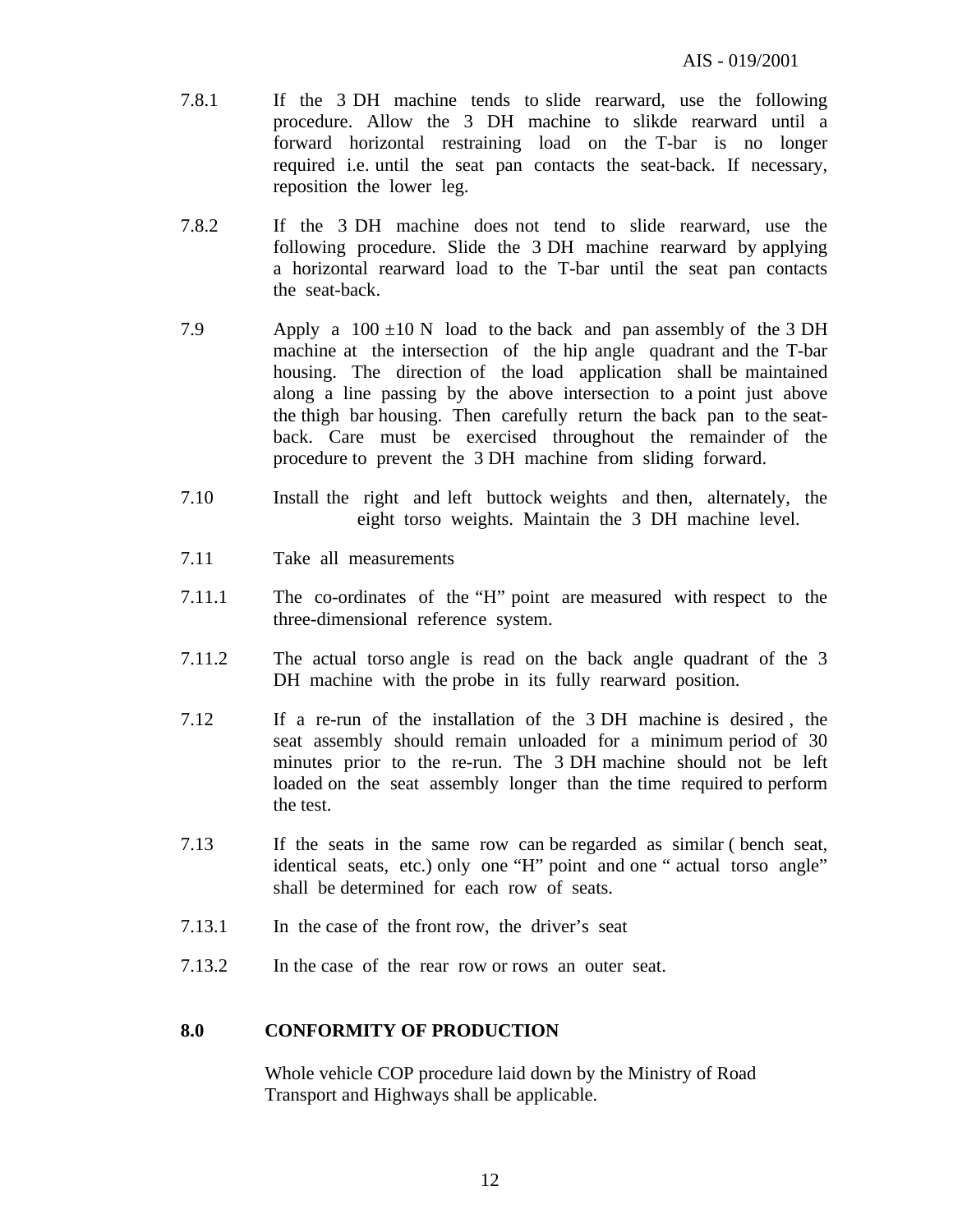#### **ANNEXURE - I**

#### **METHOD FOR DETERMINING THE DIMENSIONAL RELATIONSHIP BETWEEN THE VEHICLES'S PRIMARY REFERENCE MARKS AND THE THREE DIMENSIONAL REFERENCE GRID**

#### **1.0 RELATIONSHIP BETWEEN REFERENCE GRID AND VEHICLE'S PRIMARY REFERENCE MARKS**

To verify specific dimensions on or within a vehicle submitted for type approval in accordance with this standard, the relationship between the coordinates of the three-dimensional reference grid defined in 2.3 of this standard have been laid out at the initial vehicle-design stage, and the positions of the primary reference marks defined in 2.4 of this standard must be established accurately so that specific points on the vehicle manufacturer's drawings can be located on an actual vehicle produced from those drawings.

#### **2.0 METHOD FOR ESTABLISHING RELATIONSHIP OF REFERENCE GRID TO REFERENCE MARKS**

For this purpose, a ground reference plane shall be constructed, which is marked with the X-X measurement and the Y-Y measurement. The method of achieving this is set out in Figure 3 of this Annex, the reference plane being a hard, flat, level surface on which the vehicle stands, and which has two measuring scales firmly fixed to its surface; these shall be graduated in millimeters, the X-X scale being not less than 8 m long, and the Y-Y scale not less than 4 m long. The two scales must be set at right angles to each other as shown in Figure 3 of this Annex. The intersection of the scales is ground zero.

#### **3.0 EXAMINATION OF THE REFERENCE PLANE**

In order to provide for minor variations in the level of the reference plane or test area, it is necessary to measure the deviations from ground zero along both the X and Y scales at intervals of 250 mm and to record the readings obtained so that corrections can be made when checking the vehicle.

#### **4.0 ACTUAL TEST ATTITUDE**

In order to provide for minor changes in suspension height, etc. it is necessary to have available a means of bringing the primary reference marks to the correct coordinate positions relative to the design attitude before further measurements are taken. In addition, it must be possible to make minor lateral and/or longitudinal adjustments to the vehicle's position so as to place it correctly in relation to the reference grid.

#### **5. RESULTS**

The vehicle having been correctly placed relative to the reference grid and in its design attitude, the site of the necessary points for studying the forward visibility requirements can be readily determined. Test methods to determine these requirements may include the use of theodolites, light sources or shadow devices, or any other method which can be shown to give equivalent results.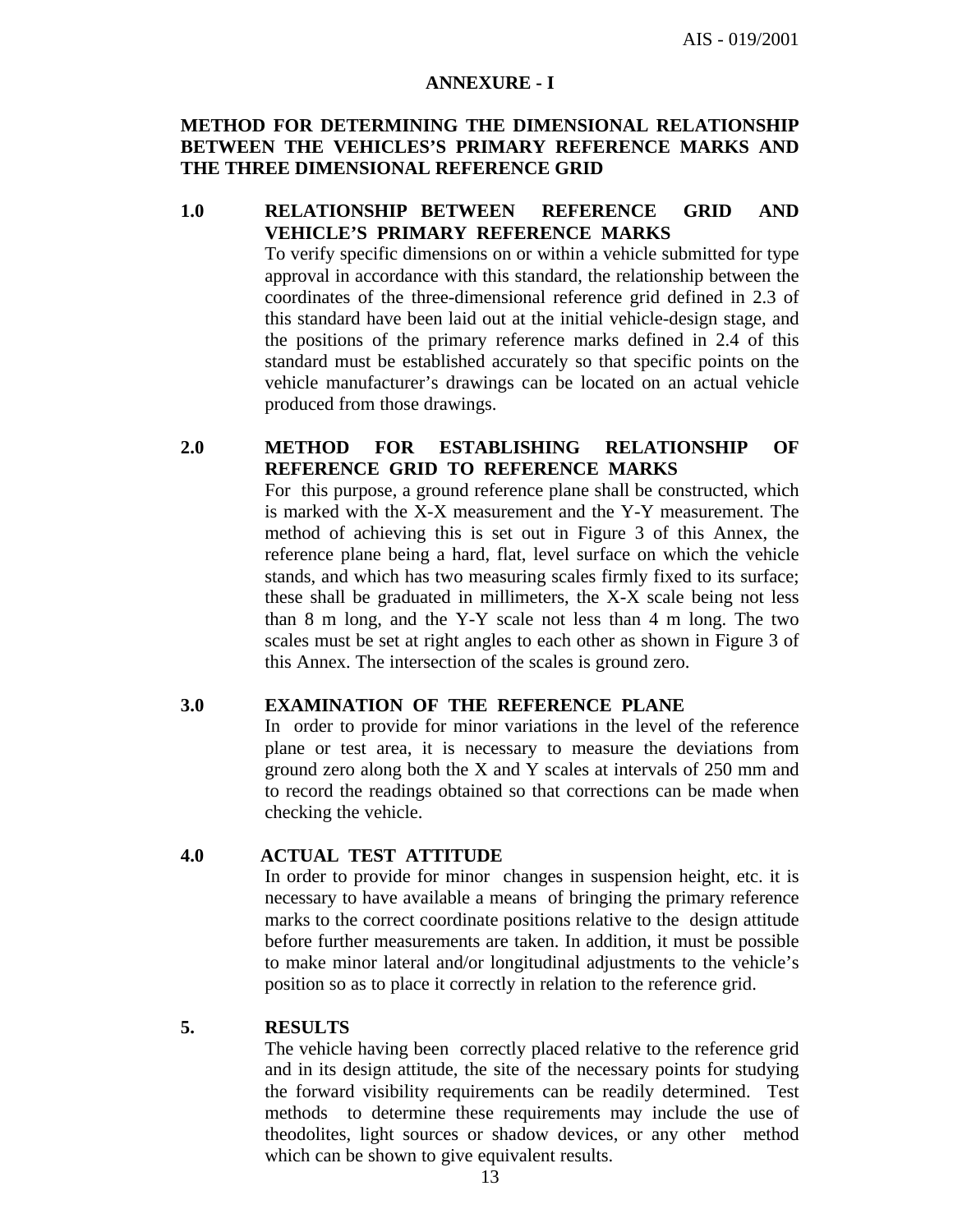

- $(1)$
- $(2)$
- Line tracing the median longitudinal plane of the vehicle.<br>Line tracing the vertical plane passing through R.<br>Line tracing the vertical plane passing through  $V_1$  and  $V_2$ .  $(3)$

#### Figure 1

#### **Determination Of 'V' Points**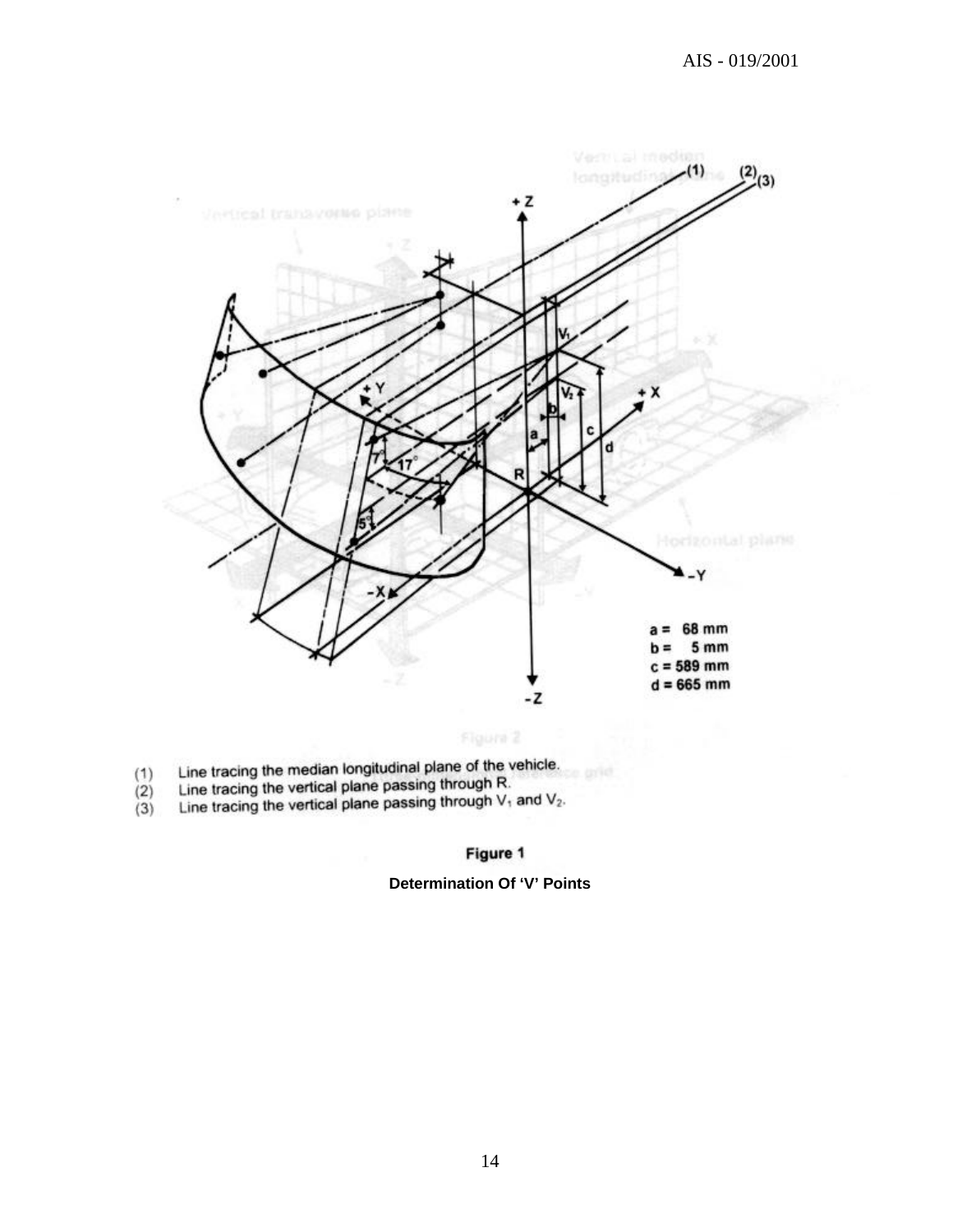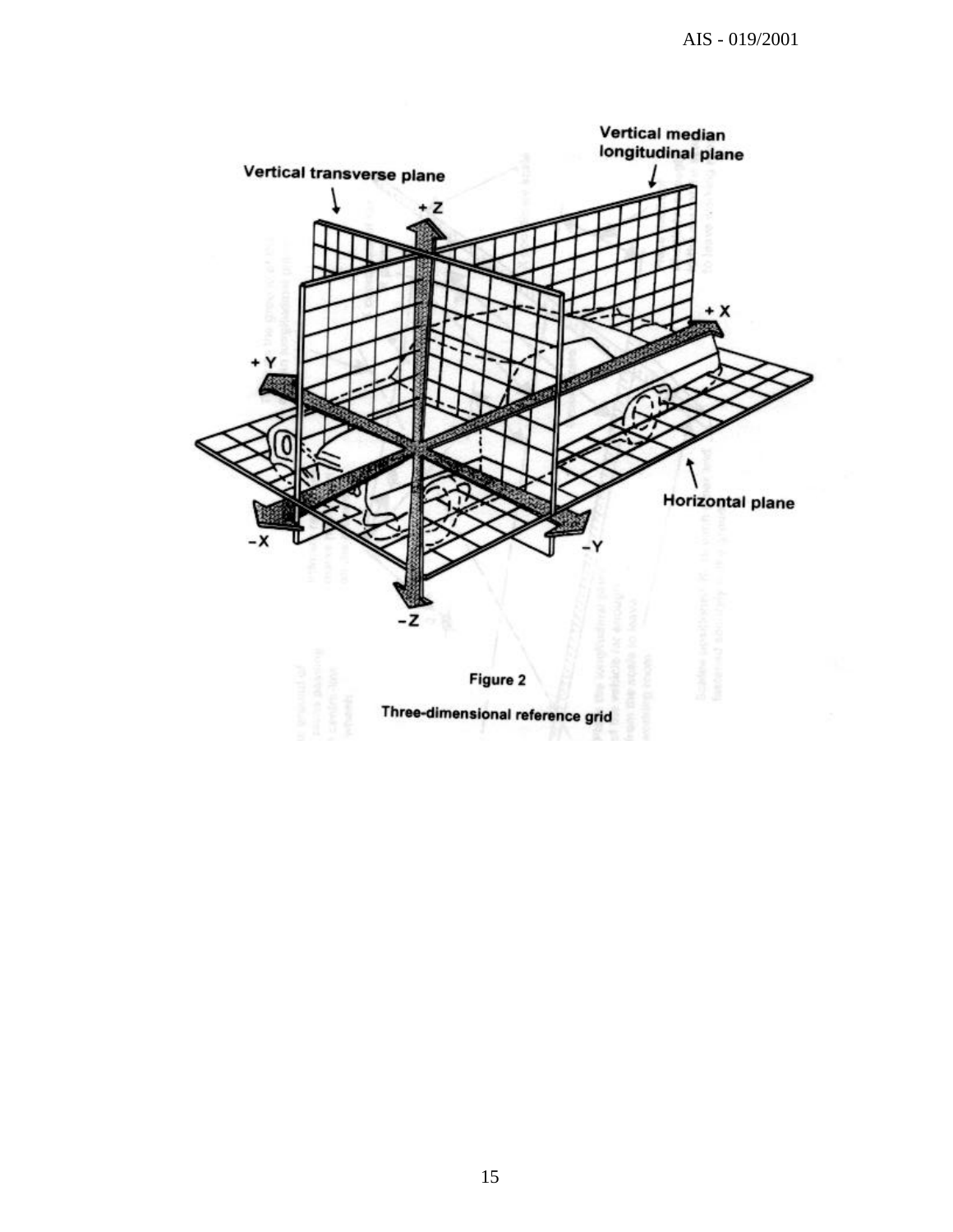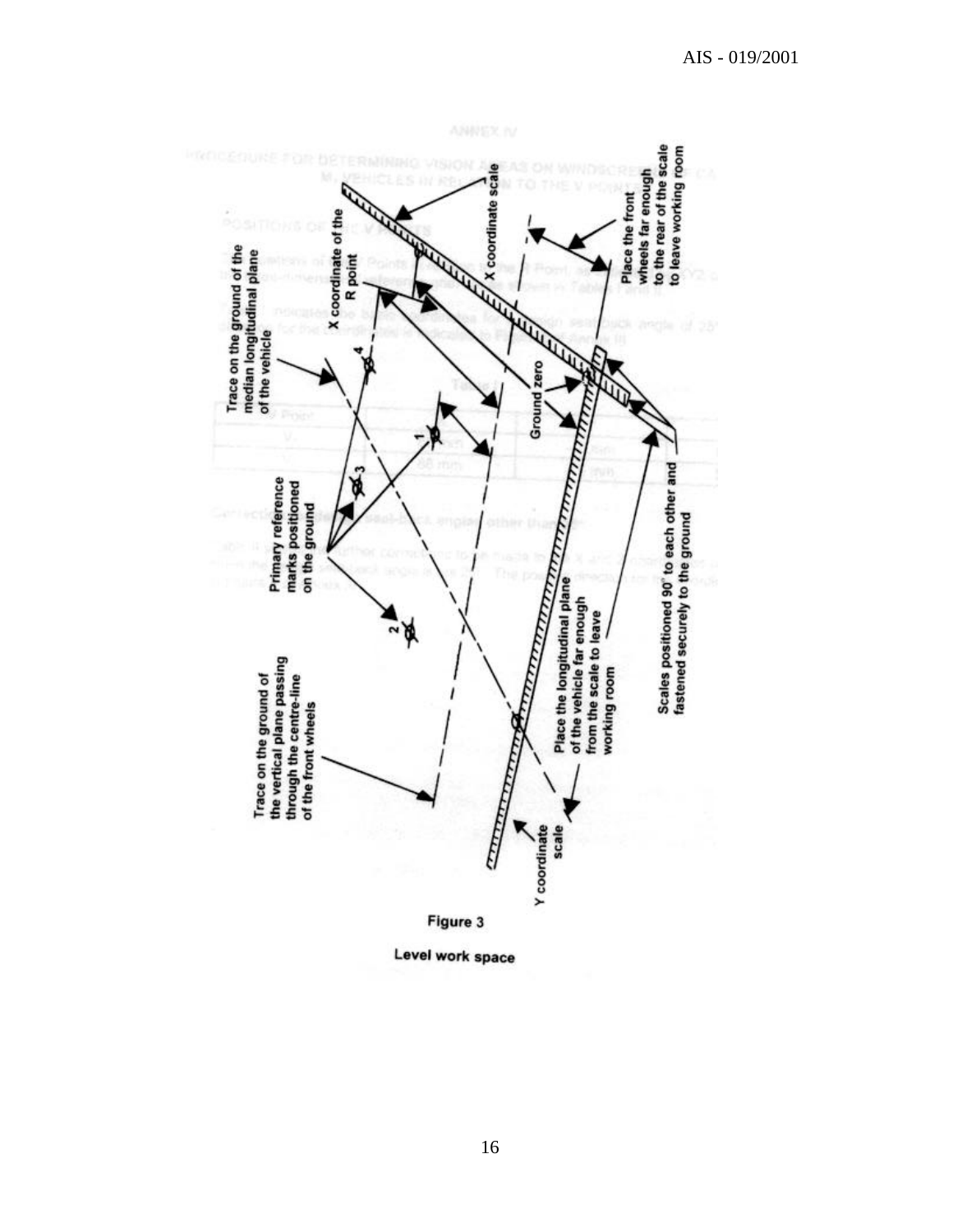#### **ANNEXURE - II**

#### **PROCEDURE FOR DETERMINING VISION AREAS ON WINDSCREENS OF CATEGORY M1 VEHICLES IN RELATION TO THE 'V' POINTS**

#### **1.0 POSITIONS OF THE 'V' POINTS**

- 1.1 The positions of the 'V' points in relation to the R point, as indicated by XYZ coordinates from the three-dimensional reference grid, are as shown in Tables I and II.
- 1.2 Table I indicates the basic coordinates for a design seat-back angle of 25° . The positive direction for the coordinates is indicated in Figure I of Annex. I.

| $\left( \mathbf{V} \right)$<br>point |        |                  |            |
|--------------------------------------|--------|------------------|------------|
|                                      | 68 mm. | 5 mm.            | 665 mm.    |
|                                      | 58 mm. | $5 \text{ mm}$ . | 589<br>mm. |

#### TABLE I

- 1.3 Correction for design seat-back angles other than 25 °.
- 1.3.1 Table II shows the further corrections to be made to the X and z coordinates of each V point when the design seat-back angle is not 25°. The positive direction for the coordinates is shown in Figure 1 of Annex. I.

|--|--|

| <b>Seat-back</b> | <b>Horizontal</b> | <b>Vertical</b> | Seat-back             | <b>Horizontal</b> | <b>Vertical</b> |
|------------------|-------------------|-----------------|-----------------------|-------------------|-----------------|
| angle            | coordinates       | coordinates     | angle (in $\degree$ ) | coordinates       | coordinates     |
| $(in^{\circ})$   | $\Delta$ X        | $\Delta$ Z      |                       | $\Delta$ X        | ΔΖ              |
| 5                | $-186$ mm         | $28 \text{ mm}$ | 23                    | $-18$ mm          | $5 \text{ mm}$  |
| 6                | $-177$ mm         | $27 \text{ mm}$ | 24                    | $-9$ mm           | $3 \text{ mm}$  |
| 7                | $-167$ mm         | $27 \text{ mm}$ | 25                    | $0 \text{ mm}$    | 0<br>mm         |
| 8                | $-157$ mm         | $27 \text{ mm}$ | 26                    | $9 \text{ mm}$    | $-3$ mm         |
| 9                | $-147$ mm         | $26 \text{ mm}$ | 27                    | $17 \text{ mm}$   | $-5$ mm         |
| 10               | $-137$ mm         | $25 \text{ mm}$ | 28                    | $26 \text{ mm}$   | $-8$ mm         |
| 11               | $-128$ mm         | 24 mm           | 29                    | 34 mm             | $-11$ mm        |
| 12               | $-118$ mm         | $23 \text{ mm}$ | 30                    | 43 mm             | $-14$ mm        |
| 13               | $-109$ mm         | $22 \text{ mm}$ | 31                    | 51 mm             | $-18$ mm        |
| 14               | $-99$ mm          | $21 \text{ mm}$ | 32                    | 59 mm             | $-21$ mm        |
| 15               | $-90$ mm          | $20 \text{ mm}$ | 33                    | $67$ mm           | $-24$ mm        |
| 16               | $-81$ mm          | $18 \text{ mm}$ | 34                    | 76 mm             | $-28$ mm        |
| 17               | $-72$ mm          | $17 \text{ mm}$ | 35                    | 84 mm             | $-32$ mm        |
| 18               | $-62$ mm          | $15 \text{ mm}$ | 36                    | 92 mm             | $-35$ mm        |
| 19               | $-53$ mm          | $13 \text{ mm}$ | 37                    | $100 \text{ mm}$  | $-39$ mm        |
| 20               | $-44$ mm          | $11 \text{ mm}$ | 38                    | 108 mm            | $-43$ mm        |
| 21               | $-35$ mm          | $9 \text{ mm}$  | 39                    | $115 \text{ mm}$  | $-48$ mm        |
| 22               | $-26$ mm          | $7 \text{ mm}$  | 40                    | $123 \text{ mm}$  | $-52$ mm        |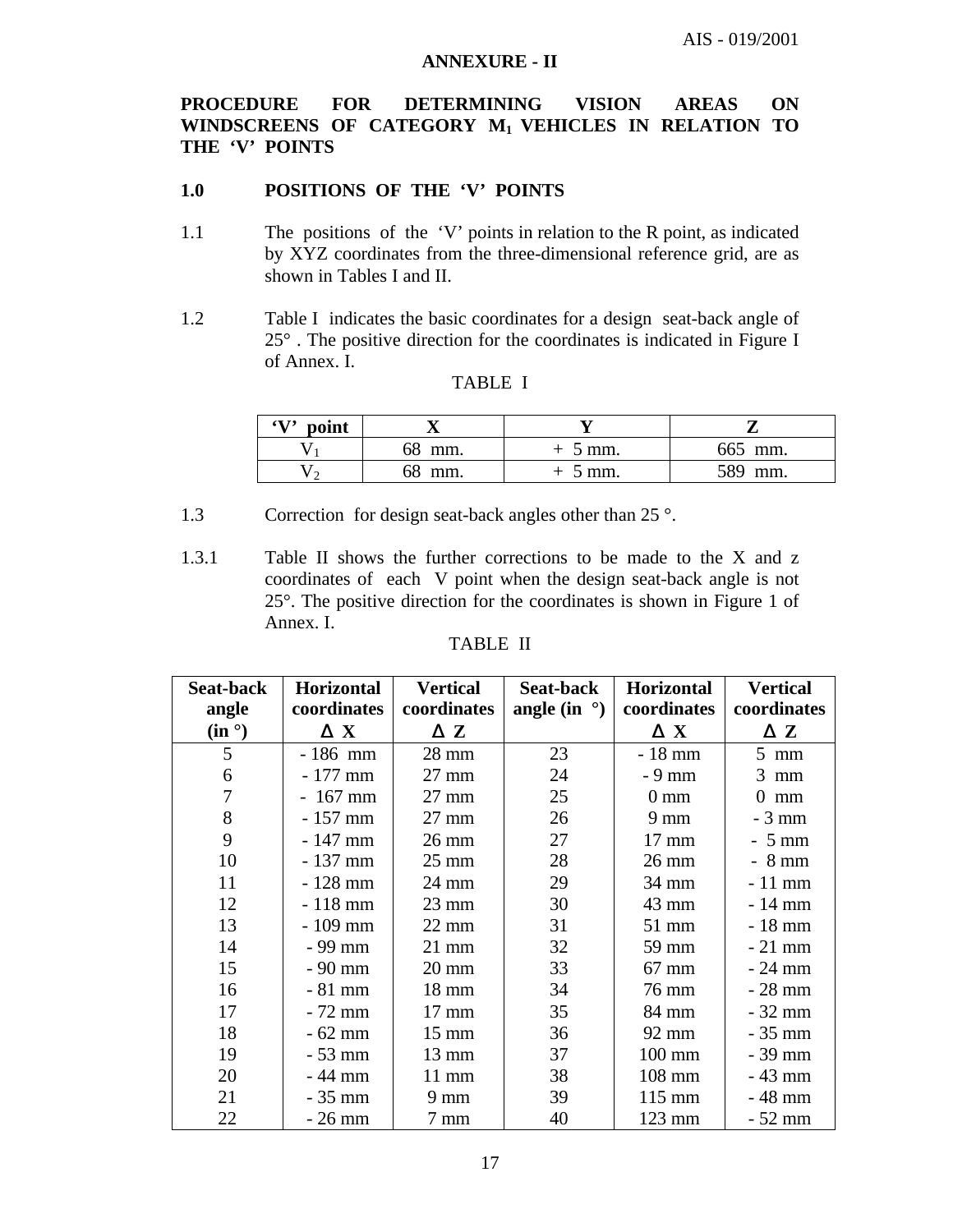#### **2.0 VISION AREAS**

- 2.1 Two vision areas shall be determined from the V points.
- 2.2 Vision area A is the area on the outer surface of the windscreen bounded by the following four planes extending forward from the V point (see Figure 1)
	- A vertical plane passing through  $V_1$  and  $V_2$  and at an angle of 13° to the left of the X axis;
	- A plane parallel to the Y axis, passing through  $V_1$  and at an upward angle of  $3^\circ$  from the X axis;
	- A plane parallel to the Y axis, passing through  $V_2$  and at an downward angle of  $1^\circ$  from the X axis;
	- A vertical plane passing through  $V_1$  and  $V_2$  and at an angle of 20° to the right of the X axis;
	- A plane symmetrical to the former plane in relation to the median longitudinal plane of the vehicle.
- 2.3 Vision area B is the area of the outer surface of the Windscreen, which is more than 25 mm from the outer edge of the transparent area and is bounded by the intersection of the following four planes with the outer surface of the windscreen (see fig. 2)
	- A plane parallel to the Y axis, passing through  $V_1$  and at an upward angle of  $7^{\circ}$  from the X axis;
	- A plane parallel to the Y axis, passing through  $V_2$  and at an downward angle of  $5^{\circ}$  from the X axis;
	- A vertical plane passing through  $V_1$  and  $V_2$  and at an angle of 17° to the left of the X axis;
	- A plane symmetrical to the former plane in relation to the median longitudinal plane of the vehicle.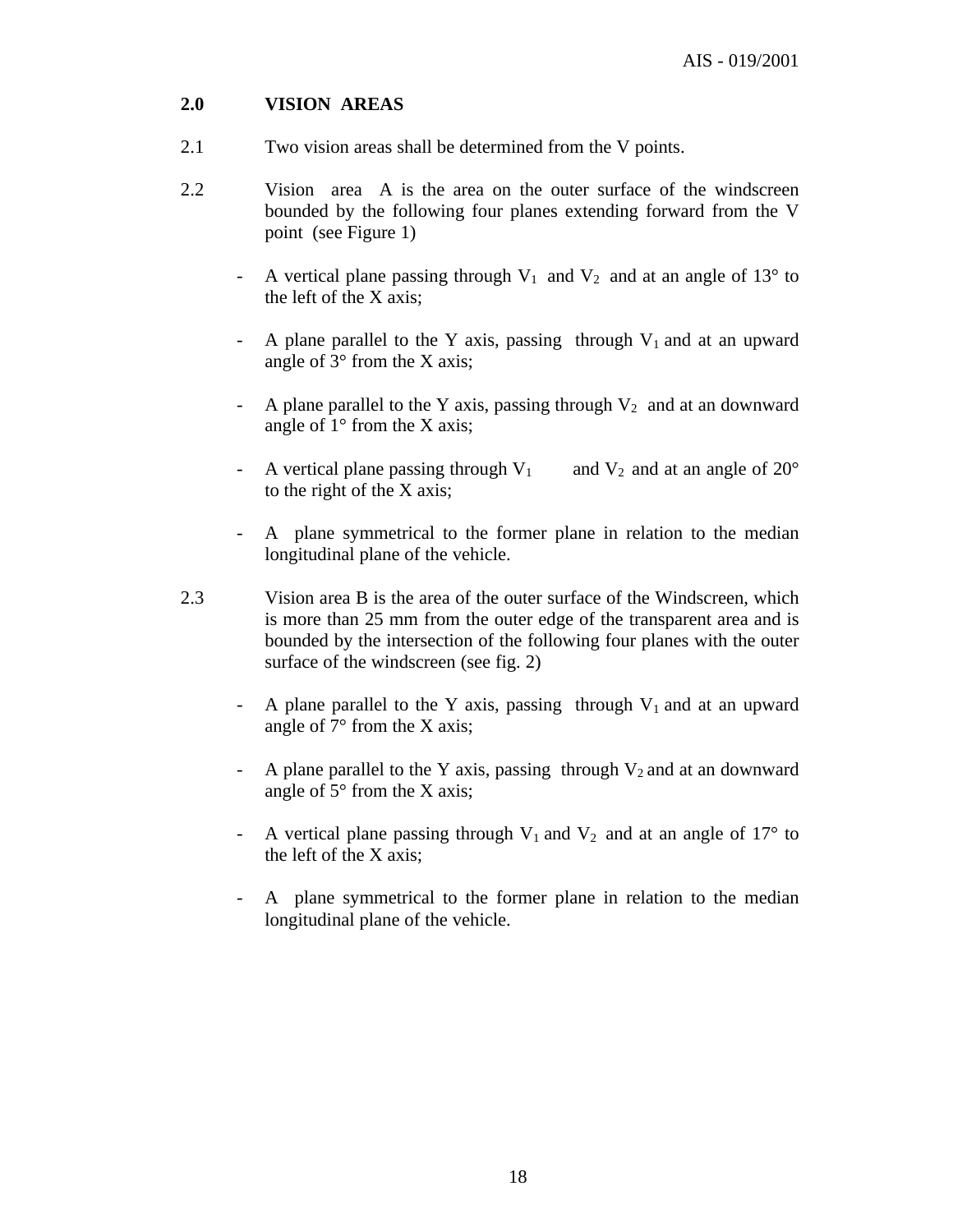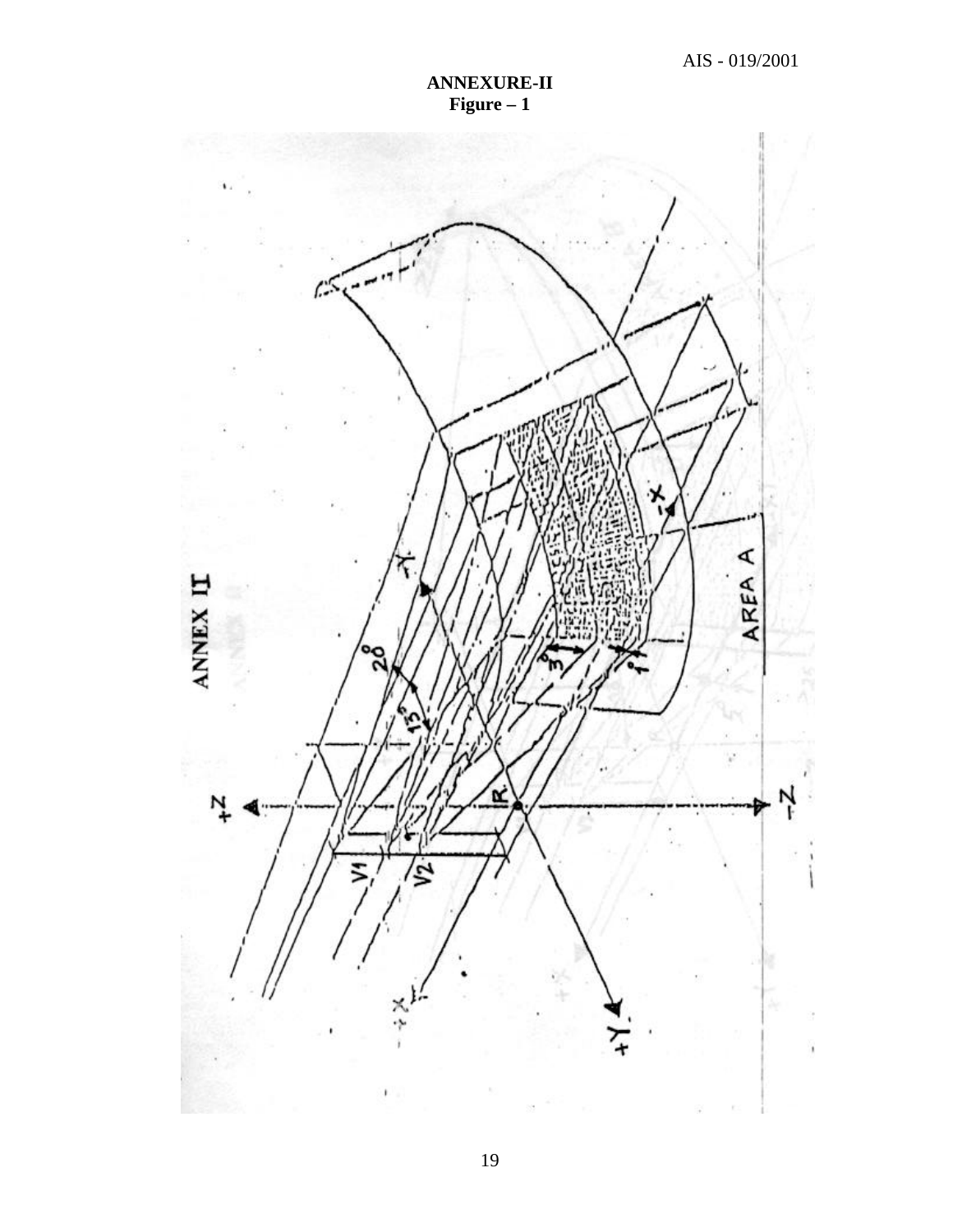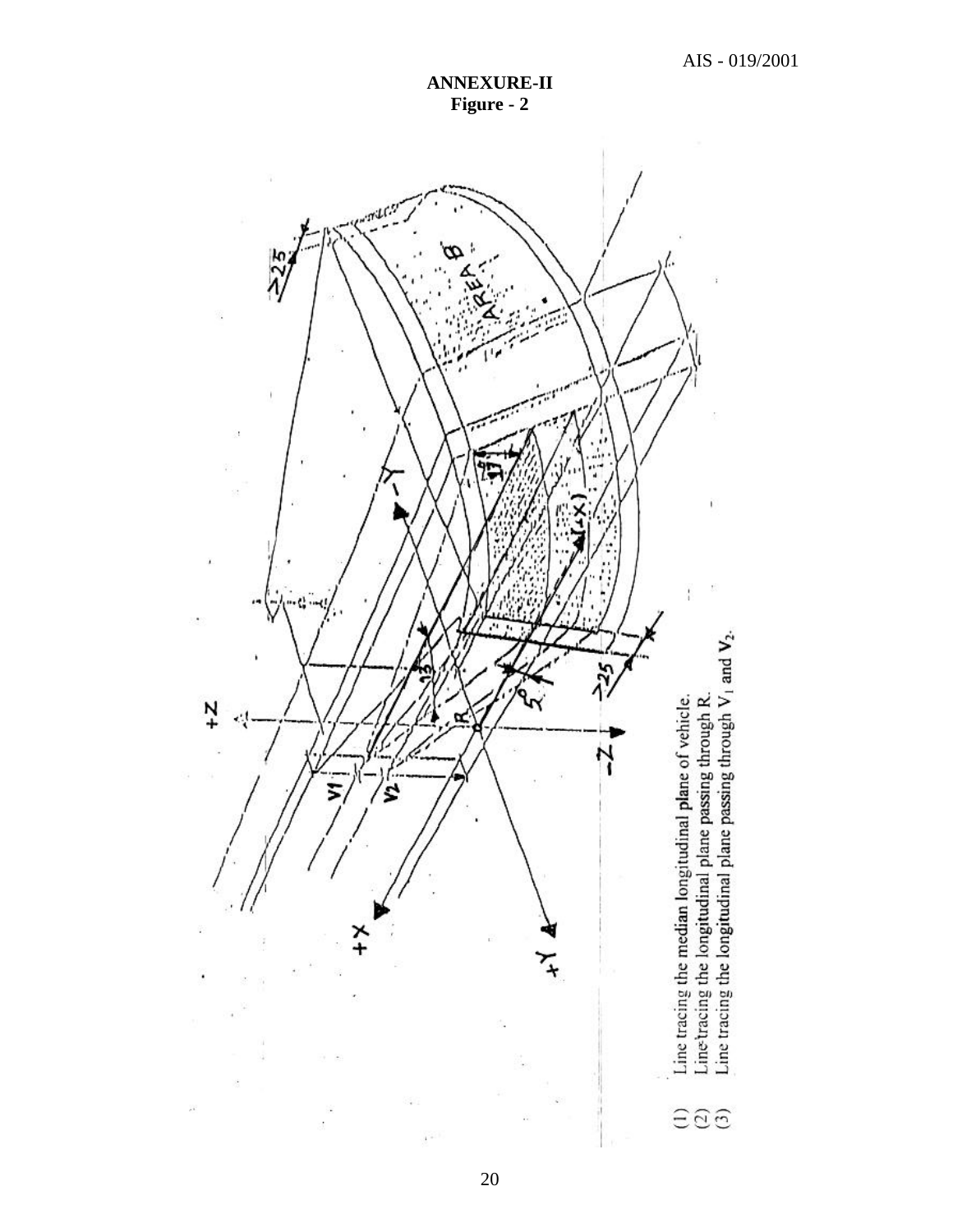#### **ANNEXURE - III**

#### **TEST – MIXTURE SPERCIFICATION FOR WINDSCREEN WIPER SYSTEM AND WINDSCREEN – WASHER SYSTEM TESTS**

The test mixture referred to in 6.1.9 of this standard shall consider of the following (by volume): 92.5% water (with a hardness of less than 205 g/tonne after evaporation) 5% aqueous saturated salt (sodium chloride) solution and 2.5 % dust constituted in accordance with tables I and II.

| <b>Constitute</b>              | $%$ mass       |
|--------------------------------|----------------|
| SiO <sub>2</sub>               | 67 to 69       |
| Fe <sub>2</sub> O <sub>3</sub> | $3$ to $5$     |
| $\mathrm{Al}_2\mathrm{O}_3$    | 15 to 17       |
| CaO                            | $2$ to $4$     |
| MgO                            | $0.5$ to $1.5$ |
| Alkalis                        | $3$ to $5$     |
| Ignition loss                  | $2$ to $3$     |

TABLE I Analysis of test dust

TABLE II Particle – size distribution of coarse- grade dust

| Particle size (in $\mu$ m) | Particle size distribution $(\% )$ |
|----------------------------|------------------------------------|
| $0$ to 5                   | $12 \pm 2$                         |
| 5 to 10                    | $12 \pm 3$                         |
| 10 to 20                   | $14 \pm 3$                         |
| 20 to 40                   | $23 \pm 3$                         |
| 40 to 80                   | $30 \pm 3$                         |
| 80 to 200                  | $9 \pm 3$                          |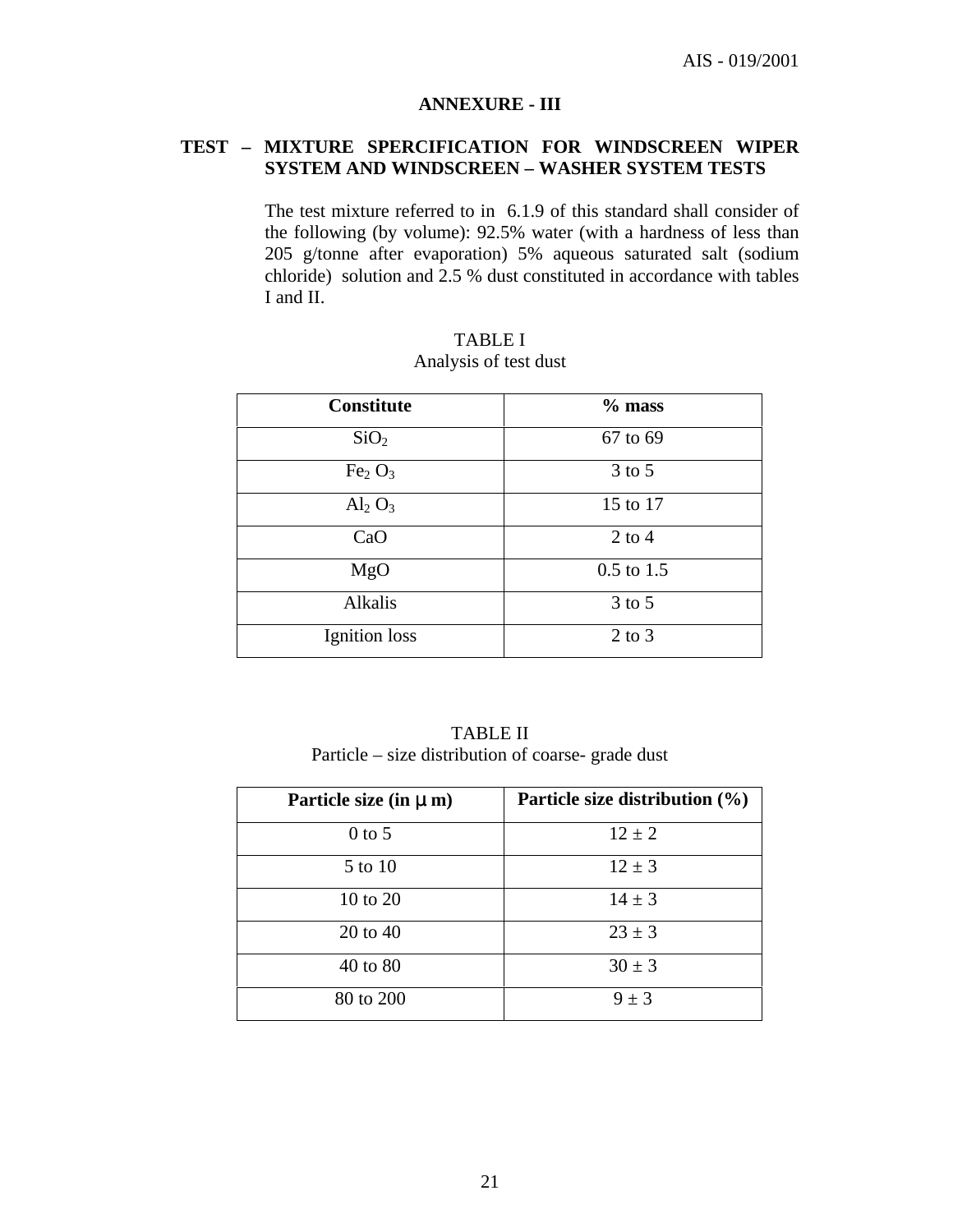#### **ANNEXURE - IV**

#### **WINDSCREEN WIPER BLADE**

#### **1.0 Aging Test**

The wiper blade element of the Wiper blade assembly shall withstand the ozone test.

1.1 Preparation of wiper blade element

A 150 mm specimen of the wiper blade element assembly is to be installed in a suitable clamping fixture, in which it is to be stretched so as to cause an extension of 15% measured between gauge marks that are 100 mm apart. The mounted specimens are then to be exposed for 48 hours in an ozone-free atmosphere.

#### 1.2 Procedure

Test specimens are to be placed in the ozone test chamber for a period of 72 hours. The test chamber is to be operated at a temperature of  $40 \pm$ 30 ° C and at a concentration of 50 pphm, by volume.

1.3 Specimens shall be examined for signs of cracks and shall not show cracks under"7x" magnification.

#### **2.0 CHEMICAL RESISTANCE**

A section of the wiper blade element when placed in a 50% solution of either methyl or isopropyl alcohol for a period of 24 hours shall not exceed by more than 2 % weight change.